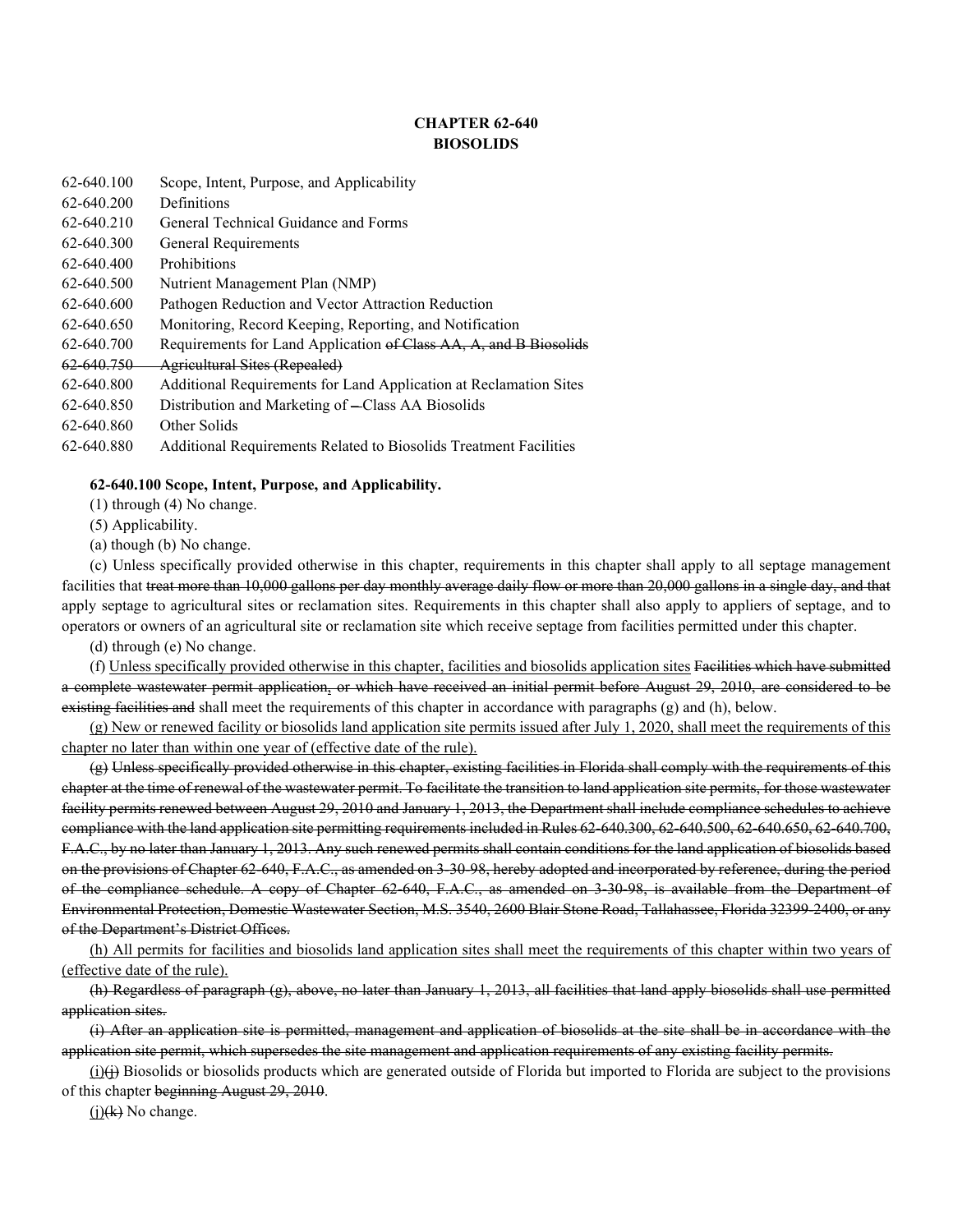(6) Other Applicable Rules and Requirements.

(a) The land application of biosolids shall be consistent with the applicable requirements of basin management action plans (BMAPs) adopted in accordance with Sections 403.067(7), and 373.807, F.S.

(a) Septage management facilities that treat 10,000 gallons per day or less on a monthly average daily flow basis and no more than 20,000 gallons in a single day are regulated by the Department of Health in accordance with Chapter 64E-6, F.A.C. Land application of septage treated by these facilities is also regulated by the Department of Health in accordance with Chapter 64E-6, F.A.C.

(b) through (h) No change.

*Rulemaking Authority 373.043, 403.051, 403.061, 403.062, 403.0855, 403.087, 403.088, 403.704, 403.707 FS. Law Implemented 373.4595, 403.021, 403.051, 403.061, 403.0855, 403.087, 403.088, 403.0881, 403.702, 403.704, 403.707, 403.708 FS. History–New 8-12-90, Formerly 17-640.100, Amended 3-30-98, 8-29-10, X-x-xx.*

### **62-640.200 Definitions.**

Terms used in this chapter shall have the meaning specified below. The meaning of any term not defined below may be taken from definitions in other rules of the Department.

(1) through (5) No change.

(6) "Biosolids" means the solid, semisolid, or liquid residue generated during the treatment of domestic wastewater in a domestic wastewater treatment facility, formerly known as "domestic wastewater residuals" or "residuals." Not included is the treated effluent or reclaimed water from a domestic wastewater treatment plant. Also not included are solids removed from pump stations and lift stations, screenings and grit removed from the preliminary treatment components of domestic wastewater treatment facilities, other solids as defined in subsection  $62-640.200(30)62-640.200(31)$ , F.A.C., and ash generated during the incineration of biosolids. Biosolids include products and treated material from biosolids treatment facilities and septage management facilities regulated by the Department.

(7) through (8) No change.

(9) "Capacity Index" means a measure of the capacity of soil to store phosphorus which is determined using soil test Mehlich-3 extraction results for phosphorus, iron, and aluminum in the following equation (units for the capacity index (CI) and for soil test results are mg/kg).

$$
Capacity Index (CI) = \left[0.1 - \frac{SoilTestP}{\frac{SoilTestFe}{56} + \frac{SoilTestAL}{27}}\right] * \left[\frac{SoilTestFe}{56} + \frac{SoilTestAl}{27}\right] * 31
$$

(9) through (17) renumbered (10) through (18) No change.

(18) "Existing application site" means a site approved for land application or land reclamation in a wastewater facility permit active on August 29, 2010 or included in a complete permit application submitted before August 29, 2010.

(19) through (27) No change.

(28) "Liquid biosolids" means any biosolids that are less than 12% solids by weight, or that are determined to contain free liquids as defined by Method 9095B (Paint Filter Liquids Test), November 2004, as described in "Test Methods for Evaluating Solid Wastes, Physical/Chemical Methods" (EPA Pub. No. SW-846), January 3, 2008, 73 FR 486, which is hereby adopted and incorporated by reference, and is available from http;//www.flrules.org/Gateway/reference.asp?No=Ref, from the Department of Environmental Protection, Wastewater Management Program, M.S. 3545, Domestic Wastewater Section, M.S. 3540, 2600 Blair Stone Road, Tallahassee, Florida 32399-2400, or from www.epa.gov or any of the Department's District Offices.

(29) through (32) No change.

(33) "Percent Water Extractable Phosphorus" (PWEP) means the percentage of phosphorus that is water extractable in a biosolids sample. PWEP is equal to water extractable phosphorus (WEP) given in % dry weight basis, divided by total phosphorus (TP) given in % dry weight basis.

 $(34)(33)$  No change.

(35)(34) "pH" means as defined in Rule 62-600.200, F.A.C., except for the purposes of Pathogen Reduction and Vector Attraction Reduction under Rule 62-640.600, F.A.C., for which "pH" means the logarithm of the reciprocal of the hydrogen ion concentration measured at 25 degrees Centigrade (i.e. Celsius) or measured at another temperature and then converted to an equivalent value at 25 degrees Centigrade.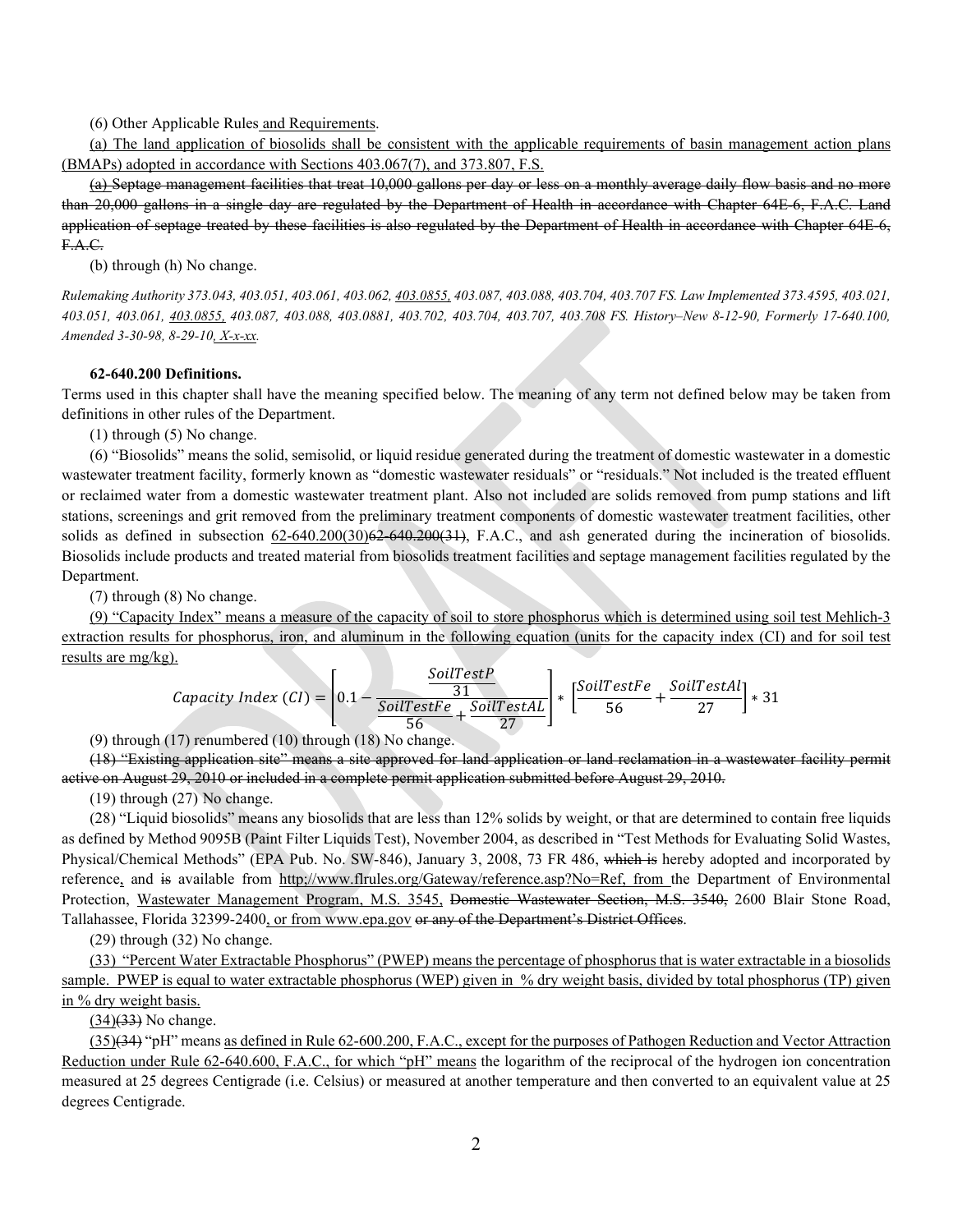(35) through (40) renumbered (36) through (41) No change.

(42) "Seasonal high water" means the elevation to which the ground and surface water may be expected to rise due to a normal

wet season.

 $(43)(41)$  No change.

 $(44)(42)$  "Septage management facility" means a stationary facility that treats only domestic septage or combinations of domestic septage, food establishment sludges, wastes removed from portable toilets, and wastes removed from holding tanks associated with boats, marinas, and onsite sewage treatment and disposal systems, before use or land application. Septage management facilities that are regulated by the Department are as described in paragraph  $62-640.100(5)(e)$ , F.A.C.

(43) through (48) renumbered (45) through (50) No change.

 $(51)(49)$  "Water table" means the upper surface of the zone of saturation where the body of ground water is not confined by an overlying impermeable zone groundwater pressures are equal to atmospheric pressure, except where that surface is formed by an impermeable stratum.

(50) through (51) renumbered (52) through (53) No change.

*Rulemaking Authority 373.043, 403.051, 403.061, 403.062, 403.0855,403.087, 403.088, 403.704, 403.707 FS. Law Implemented 373.4595, 403.021, 403.051, 403.061, 403.0855, 403.087, 403.088, 403.0881, 403.702, 403.704, 403.707, 403.708 FS. History–New 8-12-90, Formerly 17-640.200, Amended 3-30-98, 8-29-10, X-x-xx.*

### **62-640.210 General Technical Guidance and Forms.**

(1) Unless specifically referenced elsewhere in this chapter, the following publications are listed for informational purposes as technical guidance to assist facilities, appliers, distributors and marketers, site managers, and site owners in meeting the requirements of this chapter. Publications or portions of publications containing enforceable criteria are specifically referenced elsewhere in this chapter. Information in the publications listed below does not supersede the specific requirements of this chapter. Members of the public may request and obtain copies of the publications listed below by contacting the appropriate publisher at the address indicated. Copies of the publications are on file and available for review during normal business hours at the Department of Environmental Protection, Wastewater Management Program, M.S. 3545 Domestic Wastewater Section, M.S. 3540, 2600 Blair Stone Road, Tallahassee, Florida 32399-2400 and in the Department's district and branch offices.

(a) No change.

(b) Title 40, Code of Federal Regulations, Protection of Environment, 1993, Part 503, "Standards for the Use and Disposal of Sewage Sludge," revised as of October 22, 2015April 9, 2007 and effective on December 15, 2015April 25, 2007, www.gpoaccess.gov/cfr/index.html.

(c) through (k) No change.

(l) USDA Natural Resources Conservation Service, 20121999, "General Manual, Title 190, Part 402 – Nutrient Management," USDA-NRCS, Washington, DC, www.nrcs.usda.gov/technical.

(m) USDA Natural Resources Conservation Service – Florida, 20122007, "Field Office Technical Guide – Nutrient Management, Code 590", USDA-NRCS-FL, Gainesville, Florida, www.fl.nrcs.usda.gov/technical.

(n) USDA Natural Resources Conservation Service – Florida, 20182004, "Field Office Technical Guide – Waste Recycling Utilization, Code 633," USDA-NRCS-FL, Gainesville, Florida, www.fl.nrcs.usda.gov/technical.

(o) through (p) No change.

(q) Kleinman, P., D. Sullivan, A. Wolf, R. Brandt, Z. Dou, H. Elliott, J. Kovar, A. Leytem, R. Maguire, P. Moore, L. Saporito, A. Sharpley, A. Shober, T. Sims, J. Toth, G. Toor, H. Zhang, T. Zhang. 2007. "Selection of a Water Extractable Phosphorus Test for Manures and Biosolids as an Indicator of Runoff Loss Potential," Journal of Environmental Quality 36: 1357-1367, https://dl.sciencesocieties.org/publications/jeq

(r) Wolf, A.M., P.A. Moor, P.J.A.. Kleinman, D.M. Sullivan, 2009. "Water-Extractable Phosphorus in Animal Manure and Biosolids," Methods of Phosphorus Analysis for Soils, Sediments, Residuals and Waters, Second Edition, Souther Cooperative Series Bulletin, P76-80, https://sera17dotorg.files.wordpress.com/2015/02/sera-17-methods-for-p-2009.pdf.

(s) Zhang, H., D.H. Hardy, R. Mylavarapu, and J.J. Wang, 2014, "Mehlich-3," Soil Test Methods From the Southeastern United States, Southern Cooperative Series Bulletin No. 419, http://aesl.ces.uga.edu/sera6/PUB/MethodsManualFinalSERA6.pdf.

(t) Mylavarapu, R., T. Obreza, K. Morgan, G. Hochmuth, V. Nair, and A. Wright, 2014, "Extraction of Soil Nutrients Using Mehlich-3 Reagent for Acid-Mineral Soils of Florida," UF/IFAS Document SL 407, https://edis.ifas.ufl.edu/ss620 or should it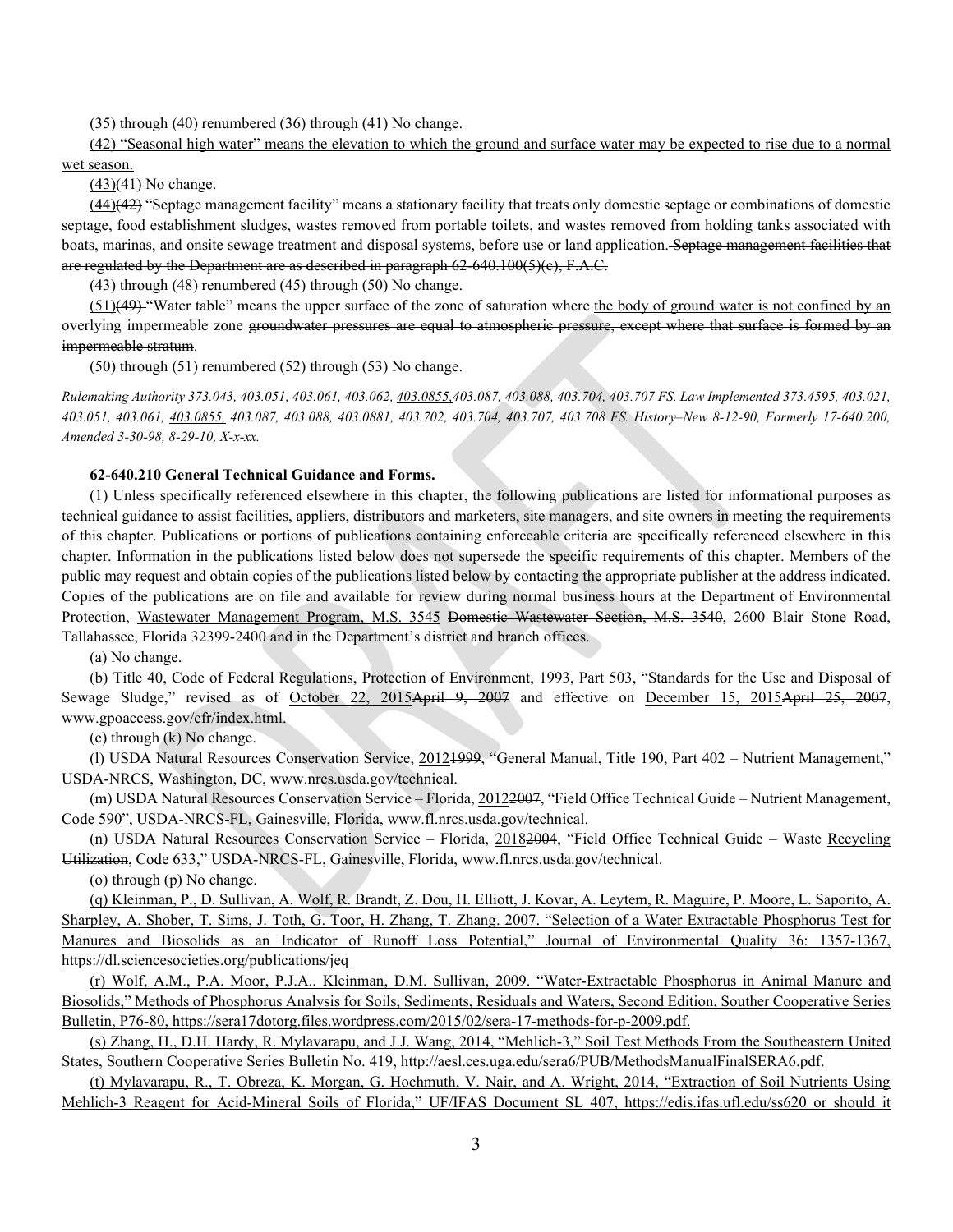behttps://edis.ifas.ufl.edu.

(2) Forms. The forms and instructions used by the Department are listed in this rule. The rule numbers are the same as the form numbers. Copies of these forms and instructions may be obtained by contacting the appropriate District Office or by contacting the writing to the Bureau of Wastewater Facilities, M.S. 3535, Department of Environmental Protection, Wastewater Management Program, M.S. 3545, 2600 Blair Stone Road, Tallahassee, Florida 32399-2400. In addition, these forms are available online at https://floridadep.gov/water/domestic-wastewater/content/domestic-wastewater-forms, or from http://www.flrules.org/Gateway/reference.asp?No=Ref the Department's District Offices and from the web site for the Department's Division of Water Resource Management at www.dep.state.fl.us/water. The monitoring information reported on the forms listed below may be submitted in another format, such as electronic, if requested by the permittee and if approved by the Department as being compatible with data entry into the Department's computer system. The Department hereby adopts and incorporates by reference in this section the following forms and instructions:

(a) Treatment Facility Biosolids Plan, DEP Form  $62-640.210(2)(a)$ , effective (effective date of the rule)August  $29, 2010$ , available at http://www.flrules.org/Gateway/reference.asp? No=Ref.

(b) Treatment Facility Biosolids Annual Summary, DEP Form  $62-640.210(2)$ (b), effective (effective date of the rule)August  $29$ , 2010, available at http://www.flrules.org/Gateway/reference.asp? No=Ref.

(c) Biosolids Application Site Annual Summary, DEP Form  $62-640.210(2)(c)$ , effective (effective date of the rule) August  $29$ , 2010, available at http://www.flrules.org/Gateway/reference.asp? No=Ref.

(d) Biosolids Site Permit Application, DEP Form 62-640.210(2)(d), effective (effective date of the rule)August 29, 2010, available at http://www.flrules.org/Gateway/reference.asp? No=Ref.

(e) Biosolids Application Site Log, DEP Form  $62-640.210(2)$ (e), effective (effective date of the rule)August  $29, 2010$ , available at http://www.flrules.org/Gateway/reference.asp? No=Ref.

*Rulemaking Authority 373.043, 403.051, 403.061, 403.062, 403.0855, 403.087, 403.088, 403.704, 403.707 FS. Law Implemented 373.4595, 403.021, 403.051, 403.061, 403.0855, 403.087, 403.088, 403.0881, 403.702, 403.704, 403.707, 403.708 FS. History–New 8-12-90, Formerly 17-640.210, Amended 3-30-98, 8-29-10, X-x-xx.*

### **62-640.300 General Requirements.**

(1) Facilities that receive or generate biosolids shall have a valid Department permit prior to treatment, land application, distribution and marketing, or disposal of biosolids. Treatment fFacility permits shall specify the use or disposal of the facility's biosolids. Biosolids shall be managed in accordance with the facility permit and the requirements of this chapter.

(2) Treatment Facility Permit for Facilities that Land Apply Biosolids.

(a) No change.

(b) The Treatment Facility Biosolids Plan, Form 62-640.210(2)(a), effective August 29, 2010, hereby adopted and incorporated by reference in subsection 62-640.210(2), F.A.C., shall be submitted with the permit application to identify sites where the facility's biosolids are permitted to be land applied. This form is available from the Department of Environmental Protection, Domestic Wastewater Section, M.S. 3540, 2600 Blair Stone Road, Tallahassee, Florida 32399-2400 or any of the Department's District Offices.

(c) No change.

(3) Biosolids Land Application Site Permit.

(a) through (b) No change.

(c) Applicants for a permitted biosolids application site shall submit the Biosolids Site Permit Application, Form 62-  $640.210(2)(d)$ , effective August 29, 2010, hereby adopted and incorporated by reference in subsection  $62-640.210(2)$ , F.A.C., the applicable fee, and supporting documentation to the appropriate District Office of the Department or delegated local program responsible for the geographic area in which the application site is located. This form is available from the Department of Environmental Protection, Domestic Wastewater Section, M.S. 3540, 2600 Blair Stone Road, Tallahassee, Florida 32399-2400 or any of the Department's District Offices.

1. through 2. No change.

(d) All biosolids application site permit applications shall be considered projects of heightened public interest in accordance with subsection 62-110.106(6), F.A.C., and subparagraph 62-110.106(7)(a)1., F.A.C.

 $(e)(d)$  No change.

 $(f)(e)$  New application sites shall be permitted prior to use. Existing application sites shall be permitted prior to applying biosolids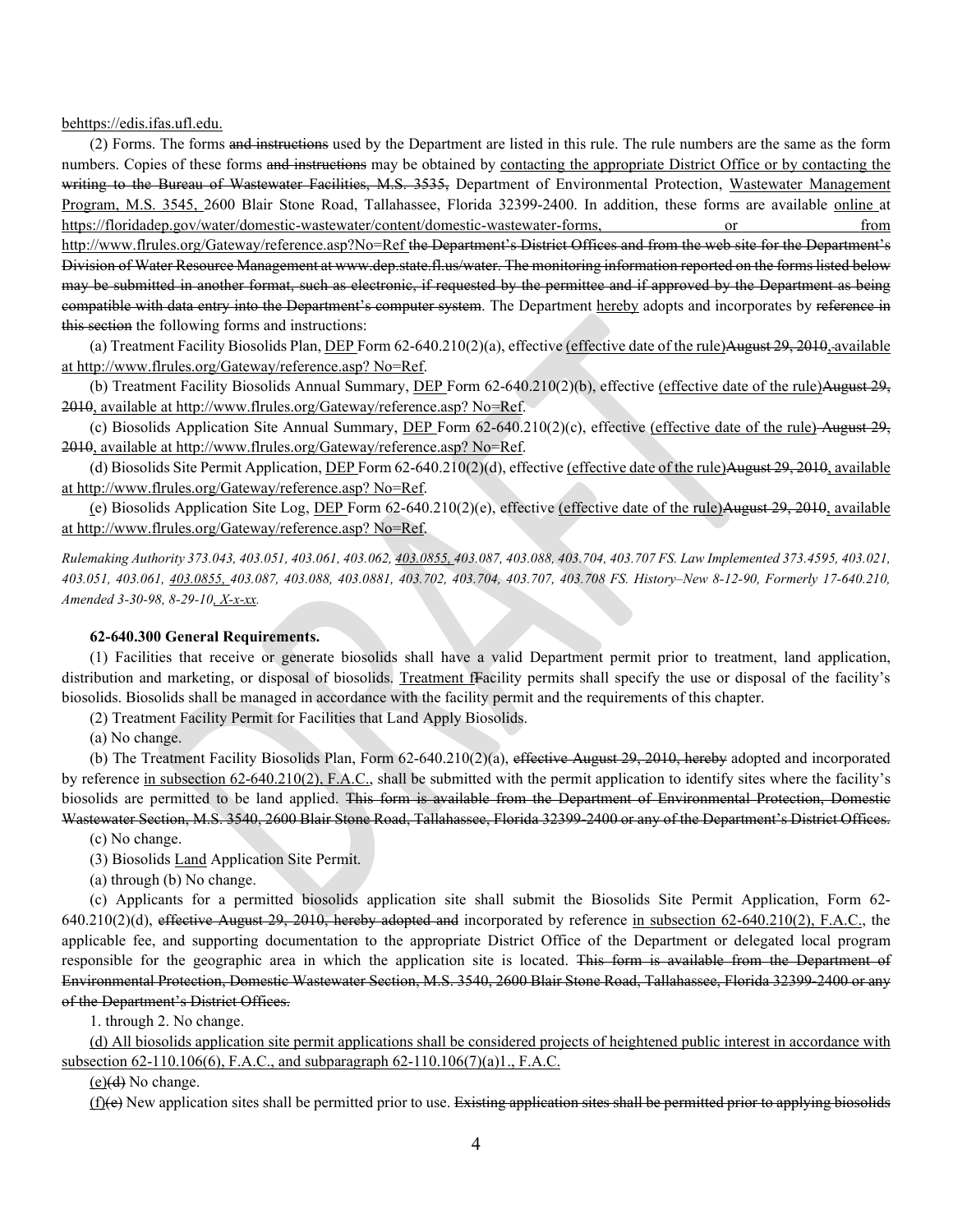from facilities required to use a permitted site in accordance with subsection 62-640.300(2), F.A.C. All existing application sites shall be permitted no later than January 1, 2013.

(g) All permited biosolids land application sites shall be enrolled in the Florida Department of Agriculture and Consumer Services (FDACS) best management practices (BMP) program or be within an agricultural operation enrolled in the program for the applicable commodity type.

(4) No change.

*Rulemaking Authority 373.043, 403.051, 403.061, 403.062, 403.0855, 403.087, 403.088, 403.704, 403.707 FS. Law Implemented 373.4595, 403.021, 403.051, 403.061, 403.0855, 403.087, 403.088, 403.0881, 403.702, 403.704, 403.707, 403.708 FS. History–New 8-12-90, Formerly 17-640.300, Amended 3-30-98, 8-29-10, X-x-xx.*

## **62-640.400 Prohibitions.**

(1) through (13) No change.

(14) Biosolids shall not be applied on soils that have a seasonal high water table less than 6 inches from the soil surface or within 6 inches of the intended depth of biosolids placement, unless a Department-approved nutrient management plan and water quality monitoring plan provide reasonable assurance that the land application of biosolids at the site will not cause or contribute to a violation of the state's surface water quality standards or ground water quality standards.

*Rulemaking Authority 373.043, 403.051, 403.061, 403.062, 403.0855, 403.087, 403.088, 403.704, 403.707 FS. Law Implemented 373.4595, 403.021, 403.051, 403.061, 403.0855, 403.087, 403.088, 403.0881, 403.702, 403.704, 403.707, 403.708 FS. History–New 8-12-90, Formerly 17-640.400, Amended 3-30-98, 8-29-10, X-x-xx.*

## **62-640.500 Nutrient Management Plan (NMP).**

(1) A site-specific NMP shall be submitted to the Department with the permit application for an agricultural site. For sites enrolled and participating in a Florida Department of Agriculture and Consumer Services (FDACS) Best Management Practices (BMP) program, a conservation plan or NMP prepared for the purposes of the BMP can be submitted as the site-specific NMP if the plan meets the NMP requirements given in subsections  $(4)$  through  $(7)(8)$ , below.

(2) USDA-NRCS-Florida Field Office Technical Guide – Nutrient Management, Code 590, November 2012September 2007, listed in paragraph 62-640.210(1)(m), F.A.C., is available to provide technical guidance in the preparation of NMPs from the Department of Environmental Protection, Wastewater Management Program, M.S. 3545, Domestic Wastewater Section, M.S. 3540, 2600 Blair Stone Road, Tallahassee, Florida 32399-2400 or any of the Department's District Offices.

(3) through (4) No change.

(5) The NMP shall meet the requirements of this chapter and shall:

(a) Include aerial site photograph(s)/ $\overline{\text{imagery}}$  or site map(s), and a soil survey map of the site;

(b) No change.

(c) Include a description of how the NMP complies with any applicable basin management action plans (BMAPs) adopted under Sections 403.067(7), and 373.807, F.S.

 $(d)$ (e) No change.

(e)(d) Specify Hentify the frequency interval for soil fertility testing. The interval shall be at least once annually every five years with consideration for more frequent testing if increases in soil phosphorus levels are expected;

(f) Establish specific rates of application of biosolids based on nitrogen and phosphorus as well as procedures to land apply biosolids and all other nutrient sources to each application zone. The NMP shall address application rates for the period covered by the effective and expiration dates of the biosolids site permit, at a minimum. The final rate of biosolids to be applied to an application zone shall be not exceed either of the nitrogen-based rate or the phosphorus-based rate (i.e the rate is limited to the more restrictive of the two nutrient-based rates), unless the applicant can provide reasonable assurance that applying at a higher rate is protective of water quality. As part of establishing the nitrogen and phosphorus-based application rates, the NMP shall include the following items.

1. The NMP shall identify the recommended crop nutrient needs for nitrogen and phosphorus (i.e. crop nutrient demand) for the crops to be grown on each application zone based on IFAS recommendations or using the following values as a guide,

| _<br><u>Crop</u> | $\mathbf{v}$<br>Nitrogen. | Phophorus<br>ъ.  |
|------------------|---------------------------|------------------|
|                  | lbs/acre/growing          | lbs/acre/growing |
|                  | season                    | season           |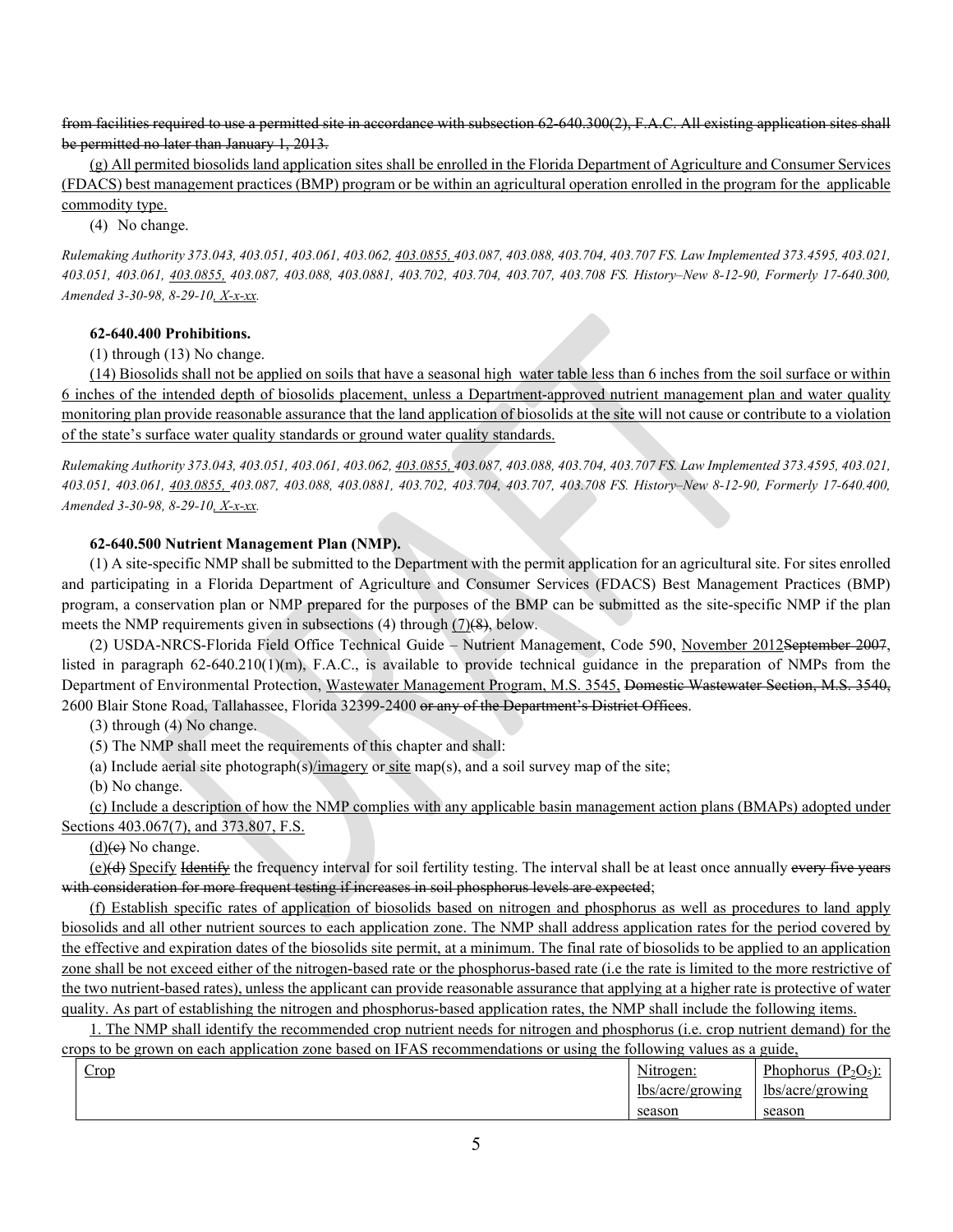| Improved perennial grasses (i.e.maintenance fertilization of established pastures) -   | 160        | $\overline{40}$ |
|----------------------------------------------------------------------------------------|------------|-----------------|
| Grazed                                                                                 |            |                 |
| Improved perennial grasses (i.e.maintenance fertilization of established hayfields) –  | <u>320</u> | <u>80</u>       |
| Hay or silage (assuming 4 harvests)                                                    |            |                 |
|                                                                                        | <u>160</u> | <u>80</u>       |
| Cool season annual grasses (e.g. grazed small grains, ryegrass, fescue)                |            |                 |
| Warm season annual grasses (e.g. sorghum-sudan hydrid or pearl millet) - Grazed        | 160        | 40              |
| Warm season annual grasses (e.g. sorghum-sudan hydrid or pearl millet) - Hay or silage | 320        | <u>80</u>       |

2. The NMP shall identify the current and planned plant production sequence or crop rotation for each application zone for the period of the biosolids site permit, at a minimum.

3. The NMP shall include realistic annual yield goals for each crop identified for each application zone, if applicable.

4. The NMP shall include the soil phosphorus storage "capacity index" (CI) and soil phosphorus results from the most recent soil fertility testing for each application zone. The CI and soil phosphorus results shall be based on Mehlich-3 extraction results for phosphorus, iron, and aluminum.

5. The NMP shall include a listing and quantification of all nutrient sources for each application zone.

6. The NMP shall include the percent water extractable phosphorus (PWEP) of each anticipated biosolids source (permittees may use a weighted average or estimated weighted average when biosolids applied to an application zone will be from multiple sources),

7. The crop nutrient demand phosphorus may be adjusted as given in a. and b. below, based on the soil phosphorus storage capacity index and the biosolids percent water extractable phosphorus (PWEP) when determining biosolids application rates. The adjustment to the crop nutrient demand phosphorus results in the amount of total phosphorus in lbs/acre that can be applied from biosolids (e.g., if doubling is allowed, a crop nutrient demand of 40 lbs  $P_2O_5/$  acre/year results in an allowed loading of 80 lbs total  $P_2O_5/$  acre/year). The use of PWEP and water extractable phosphorus values to adjust biosolids phosphorus loading is limited to sub-sub-subparagraph 62-640.500(5)(f)7.a.(I), F.A.C.,

a. When the PWEP of biosolids is less than 14%, one of the following may be used:

(I) When the soil phosphorus storage capacity index for an application zone is greater than 40 mg/kg, the PWEP value for the biosolids being applied may be used to adjust the crop nutrient demand phosphorus by dividing the crop nutrient demand phosphorus by the PWEP (in decimal form) to determine the amount of total phosphorus allowed to be applied. Alternatively, water extractable phosphorus could be used instead of PWEP to determine the amount of biosolids allowed to be applied based on the crop nutrient demand.

(II) When the soil phosphorus storage capacity index is at least 20 mg/kg and up to 40 mg/kg, the amount of crop nutrient demand phosphorus may be doubled to determine the amount of total phosphorus allowed to be applied.

(III) When soil phosphorus storage capacity index is greater than  $0 \text{ mg/kg}$  but less than  $20 \text{ mg/kg}$ , the amount of crop nutrient demand phosphorus may be increased by 50 percent to determine the amount of total phosphorus allowed to be applied.

(IV) When the soil phosphorus capacity index is less than 0 mg/kg, the amount of phosphorus shall not be adjusted (i.e. the crop nutrient demand phosphorus equals the amount of total phosphorus allowed to be applied).

b. When the PWEP of biosolids is 14% or greater, the amount of phosphorus shall not be adjusted unless the the soil phosphorus storage capacity index is greater than 40 mg/kg, in which case the crop nutrient demand phosphorus may be increased by 50 percent to determine the amount of total phosphorus allowed to be applied.

8. When considering the availability of nitrogen in biosolids, once the amount of plant available nitrogen to be supplied by biosolids has been determined (i.e. the crop nitrogen demand has been adjusted to take other sources of nitrogen into account), this amount may be multiplied by a factor of 1.5 (i.e. a 50 percent increase) to determine the amount of total nitrogen that may be supplied by biosolids

9. The calcium carbonate equivalency of any alkaline-treated biosolids and recommended lime application rates for each application zone,

10. Septage application rates for application zones with a soil capacity greater than 0 mg/kg shall be no more than 30,000 gallons per acre or no more than 40,000 gallons per acre per year for the septage not containing food establishement sludge. Septage application rates for application zones with a soil phosphours storage capacity index less than 0 mg/kg shall be no more than 12,000 gallons per acre per year.

11. The method of land application for each application zone; and,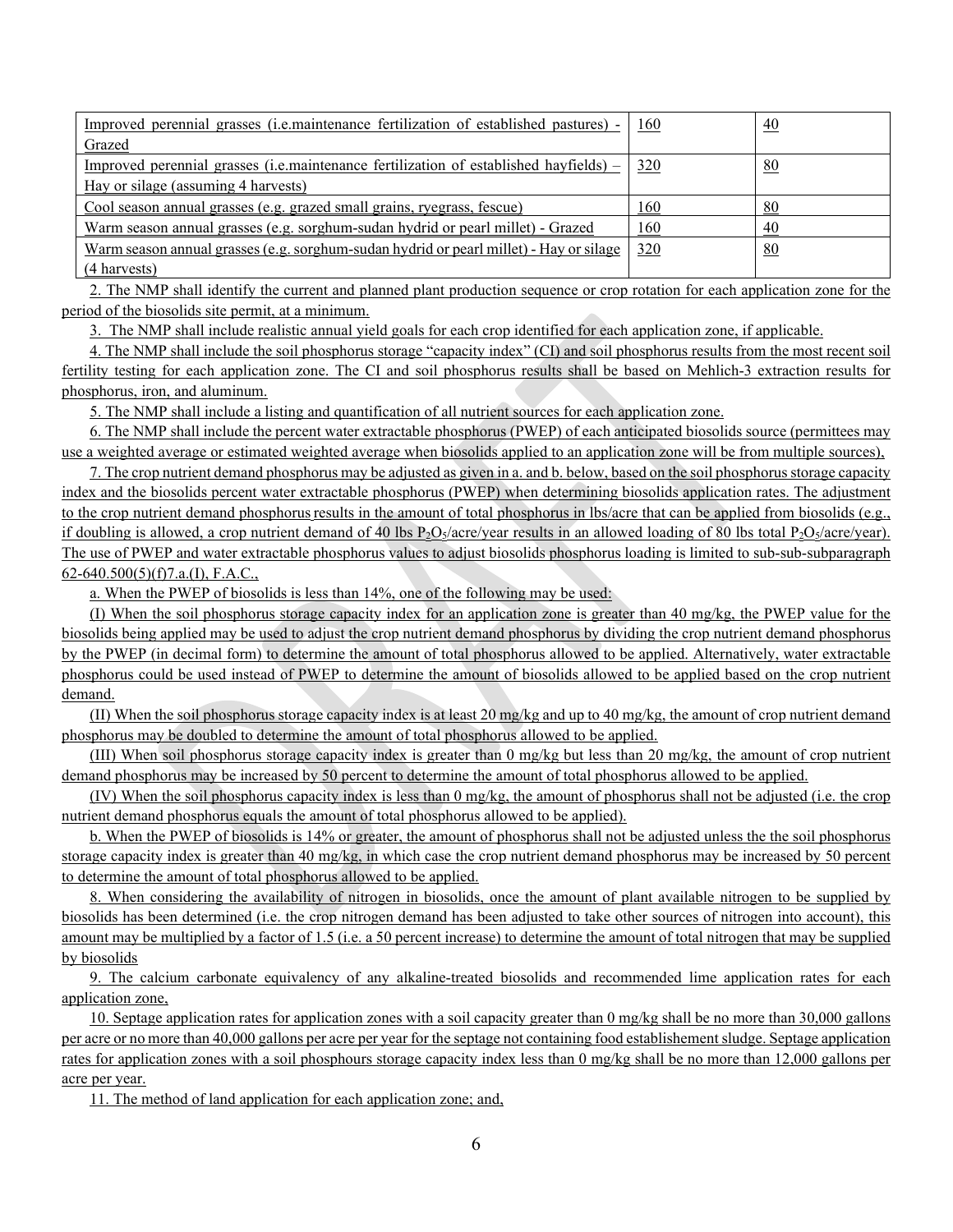12. The methodology and calculations used to determine the application rates for each application zone.

(e) Establish specific rates of application and procedures to land apply biosolids and all other nutrient sources to each application zone. The NMP shall address application rates for a projected five-year period, at a minimum. As part of establishing the application rates, the NMP shall include:

1. A specific assessment of the potential for phosphorus movement from each application zone,

2. A listing and quantification of all nutrient sources for each application zone,

3. The availability of the nitrogen in the biosolids being applied, any nitrogen available from biosolids applications in previous years, and any nitrogen available in subsequent years covering the minimum five year period of the NMP,

4. The current and planned plant production sequence or crop rotation for each application zone for the next five years, at a minimum,

5. Realistic annual yield goals for each crop identified for each application zone,

6. The recommended nitrogen and phosphorus application rates (i.e. nutrient demand) for the crops to be grown on each application zone,

7. The calcium carbonate equivalency of any alkaline treated biosolids and recommended lime application rates for each application zone,

8. The method of land application for each application zone; and,

9. The methodology and calculations used to determine the application rates for each application zone.

(6) When considering the availability of nitrogen in biosolids, the following shall be accepted by the Department:

(a) The nitrogen calculation methods found in Chapter 7 of the U.S. Environmental Protection Agency *Process Design Manual for Land Application of Sewage Sludge and Domestic Septage*, which is hereby adopted and incorporated by reference. All calculations and values used in the calculations shall be fully documented and submitted with the NMP. These values shall include a complete nitrogen analysis (i.e. organic nitrogen (Org-N), ammonium (NH4-N), and nitrate (NO3-N)) for all facilities that will use the site, or

(b) In lieu of using the full calculation method for nitrogen in Chapter 7 of the U.S. Environmental Protection Agency *Process Design Manual for Land Application of Sewage Sludge and Domestic Septage*, once the amount of plant available nitrogen to be supplied by biosolids has been determined (i.e. the crop nitrogen demand has been adjusted to take other sources of nitrogen into account), this amount may be multiplied by a factor of 1.5 (i.e. a 50 percent increase) to determine the amount of total nitrogen that may be supplied by biosolids.

(7) through (8) renumbered (6) through (7) No change.

(8) The NMP for a permitted biosolids land application site shall be reviewed annually and any revisions shall be provided to the Department. Revisions not requiring a permit revision in accordance with paragraph 62-640.300(3)(b), F.A.C., shall be provided to the Department with the site annual summary submitted in accordance with paragraph  $62-640.650(5)(d)$ , F.A.C., or earlier. Any revisions requiring a permit modification in accordance with paragraph 62-640.300(3)(e), F.A.C., shall be completed by a certified nutrient management planner or by a professional engineer licensed in the State of Florida.

*Rulemaking Authority 373.043, 403.051, 403.061, 403.062, 403.0855, 403.087, 403.088, 403.704, 403.707 FS. Law Implemented 373.4595, 403.021, 403.051, 403.061, 403.0855, 403.087, 403.088, 403.0881, 403.702, 403.704, 403.707, 403.708 FS. History–New 8-12-90, Formerly 17-640.500, Amended 3-30-98, 8-29-10, X-x-xx.*

#### **62-640.600 Pathogen Reduction and Vector Attraction Reduction.**

All biosolids applied to the land or distributed and marketed shall be treated with a treatment process designed to reduce pathogens and achieve vector attraction reduction in accordance with the requirements of this section. The Department hereby adopts and incorporates by reference the pathogen and vector attraction reduction requirements of 40 C.F.R. 503.32 and 503.33, revised as of October 22, 2015April 9, 2007, and effective on December 15, 2015April 25, 2007, except for the site restrictions in 40 C.F.R. 503.32(b)(5), the septage requirements in 40 C.F.R. 503.32(c), and the vector attraction reduction requirements in 40 C.F.R. 503.33(b)(11) and 503.33(b)(12). These documents are available from http://www.flrules.org/Gateway/reference.asp?No=Ref, the Department of Environmental Protection, Wastewater Management Program, M.S. 3545, 2600 Blair Stone Road, Tallahassee, Florida 32399-2400, the publisher at the Government Printing Office, Code of Federal Regulations, 732 North Capitol Street, N.W. Washington, DC 20401-0001, or https://www.govinfo.gov/app/collection/cfr/.

(1) Pathogen Reduction Requirements.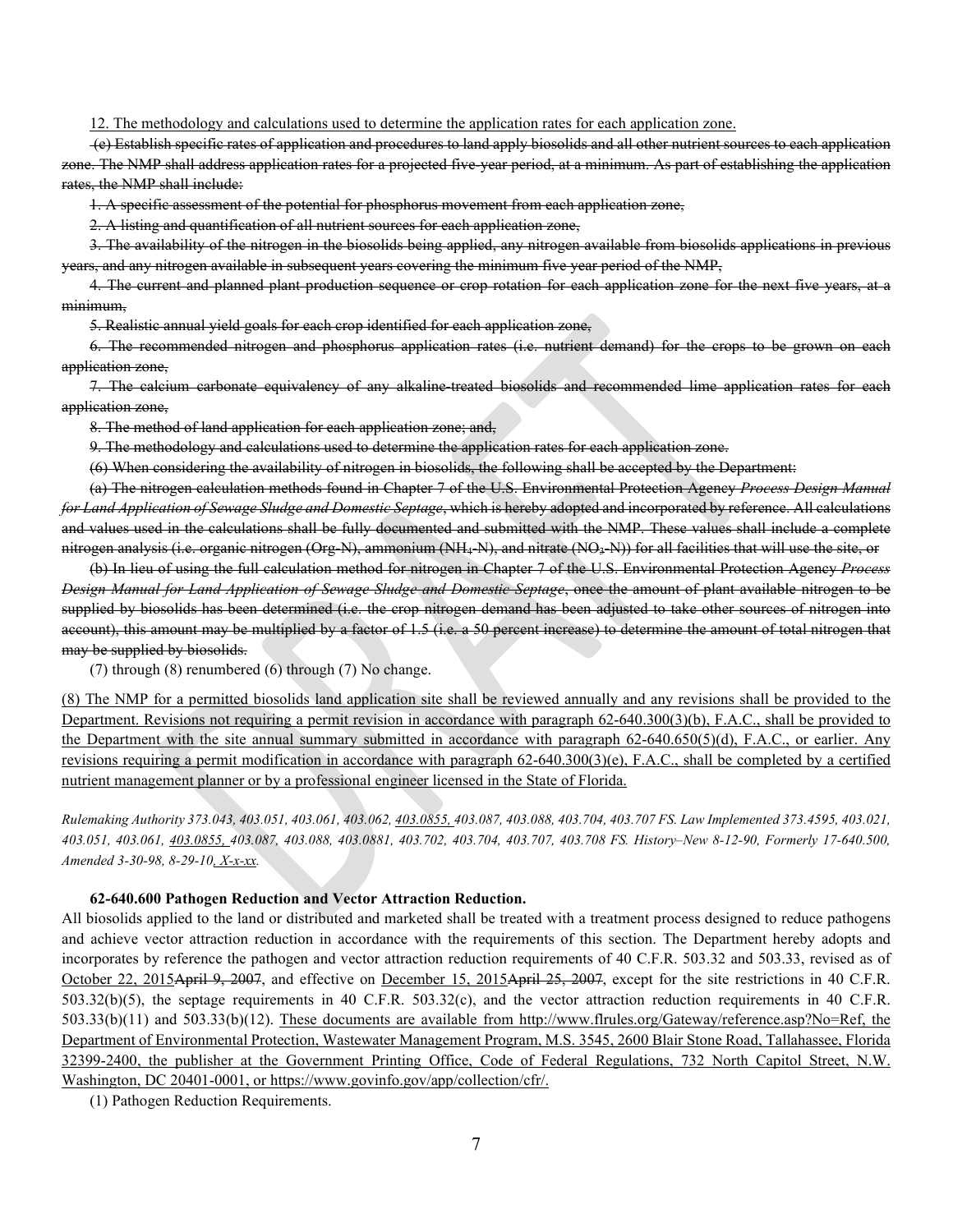(a) through (b) No change.

(c) Septage management facilities that are regulated by the Department, and that do not treat any amount of biosolids shall satisfy Class B pathogen reduction requirements if sufficient lime is added to produce a pH of 12 for a minimum of two hours, or a pH of 12.5 for a minimum of 30 minutes. Processes and design shall be in accordance with the guidance for lime stabilization of septage in Chapter 6, Process Design Manual for Sludge Treatment and Disposal, U.S. Enviornmental Protection Agency, 1979, which the Department adopts and incorporates by reference and is available from http://www.flrules.org/Gateway/reference.asp?No=Ref, the Department of Environmental Protection, Wastewater Management Program, M.S. 3545, 2600 Blair Stone Road, Tallahassee, Florida 32399-2400, or from www.epa.gov. The pH shall be maintained at or above 11 until land application, but shall be less than 12.5 at the time of land application. Materials treated in accordance with this provision shall be managed as Class B biosolids.

(2) No change.

*Rulemaking Authority 373.043, 403.051, 403.061, 403.062, 403.0855, 403.087, 403.088, 403.704, 403.707 FS. Law Implemented 373.4595, 403.021, 403.051, 403.061, 403.0855, 403.087, 403.088, 403.0881, 403.702, 403.704, 403.707, 403.708 FS. History–New 8-12-90, Formerly 17-640.600, Amended 3-30-98, 8-29-10, X-x-xx.*

## **62-640.650 Monitoring, Record Keeping, Reporting, and Notification.**

(1) through (2) No change.

(3) Monitoring Requirements.

(a) Biosolids Monitoring.

1. Biosolids sampling and analysis shall be conducted as follows:

a. Monitoring to monitor for the pathogen and vector attraction reduction requirements of Rule 62-640.600, F.A.C., and the parameters in subparagraph 62-640.650(3)(a)3., F.A.C., shall be conducted by the treatment facility in accordance with 40 C.F.R. 503.8, and the *POTW Sludge Sampling and Analysis Guidance Document,* August 1989, which the Department adopts and incorporates by reference. This document is available from at http://www.flrules.org/Gateway/reference.asp?No=Ref and the Department of Environmental Protection, Wastewater Management Program, M.S. 3545 Domestic Wastewater Section, M.S. 3540, 2600 Blair Stone Road, Tallahassee, Florida 32399-2400, or any of the Department's District Offices. In cases where disagreements exist between 40 C.F.R. 503.8 and the *POTW Sludge Sampling and Analysis Guidance Document*, the requirements in 40 C.F.R. 503.8 will apply.

b. Monitoring for water extractable phosphorus shall follow the Universal Water Extractable P Test for Manure and Biosolids, Wolf, A.M., P.A. Moor, P.J.A.. Kleinman, D.M. Sullivan, 2009, Methods of Phosphorus Analysis for Soils, Sediments, Residuals and Waters, Second Edition, Southern Cooperative Series Bulletin, P76-80, https://sera17dotorg.files.wordpress.com/2015/02/sera-17 methods-for-p-2009.pdf, which the Department adopts and incorporates by reference. The document is available at http://www.flrules.org/Gateway/reference.asp?No=Ref and from the Department of Environmental Protection, Wastewater Management Program, M.S. 3545, 2600 Blair Stone Road, Tallahassee, Florida 32399-2400.

c. Beginning after (the effective date of the rule), all domestic wastewater treatment facilities and biosolids treatment facilities permitted to land apply biosolids shall start monitoring for water extractable phosphorus during routine biosolids monitoring events in accordance with subparagraphs 62-640.650(3)(a)3 and 4., F.A.C. The results shall be provided to the permittees of land application sites where the facility's biosolids are land applied but are not required to be repored by the facility to the Department until after the facility is subject to this chapter revised (effective date of the rule) in accordance with paragraph 62-640.100(5)(f), F.A.C.

2. Permit applications for all treatment facilities that land apply or distribute and market biosolids shall identify the monitoring that will be conducted for all microbial and all operational and process parameters necessary to demonstrate compliance with the pathogen reduction and vector attraction reduction requirements of Rule 62-640.600, F.A.C. All operational and process parameters, such as time and temperature, number of windrow turnings, pH readings, etc., shall be monitored on a continual basis as applicable to the treatment process to demonstrate compliance with Rule 62-640.600, F.A.C., and shall be as specified in the facility's permit.

3. All treatment facilities that land apply or distribute and market biosolids shall analyze biosolids for the following parameters, except as provided in paragraph 62-640.880(5)(a), F.A.C.:

| Parameter                     | Units                          |
|-------------------------------|--------------------------------|
| <b>Total Nitrogen</b>         | $\frac{6}{2}$ dry weight basis |
| <b>Total Phosphorus</b>       | % dry weight basis             |
| Water Extractable Phosphorus* | % dry weight basis             |
| Total Potassium               | % dry weight basis             |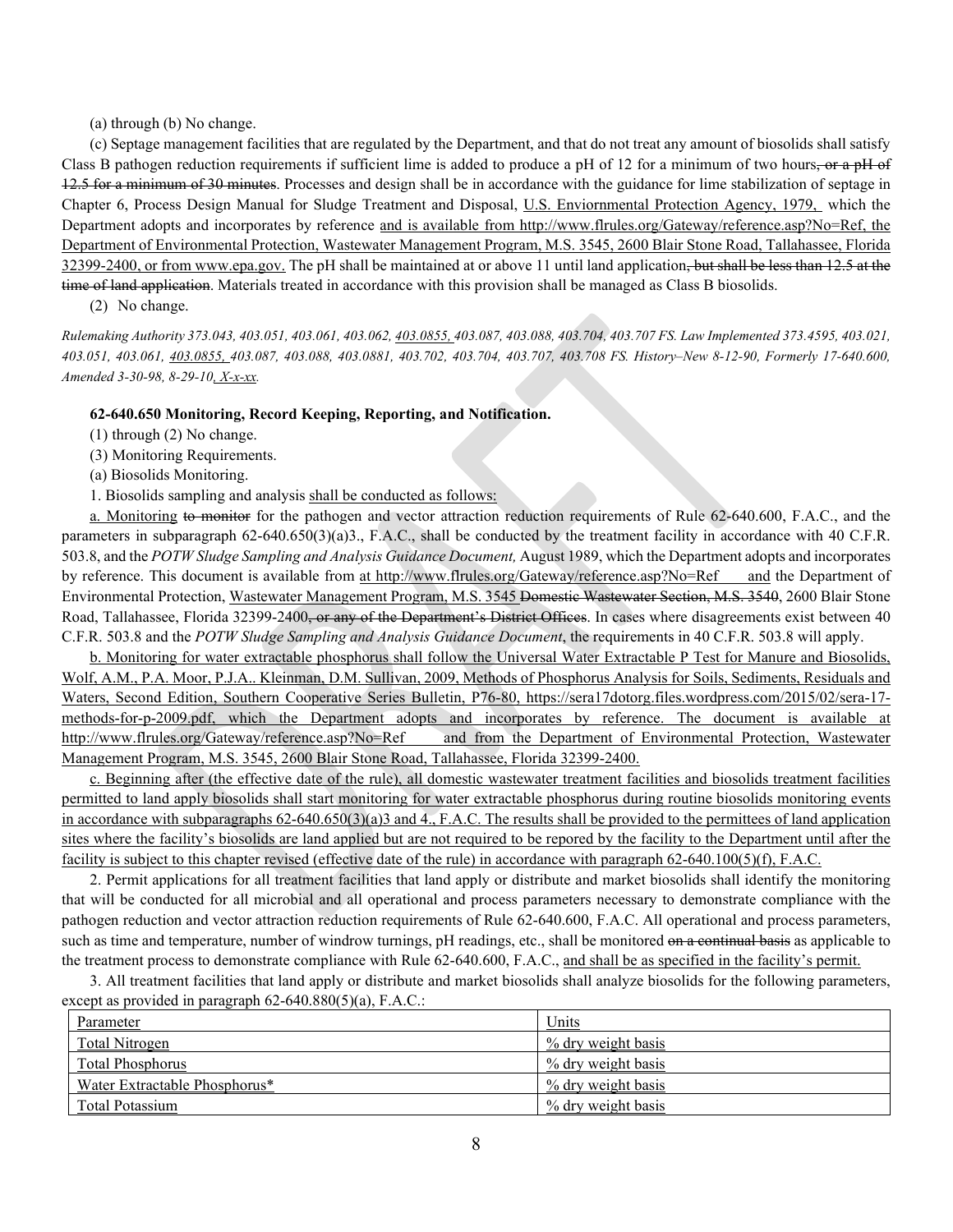| Arsenic                                                     | mg/kg dry weight basis |
|-------------------------------------------------------------|------------------------|
| Cadmium                                                     | mg/kg dry weight basis |
| Copper                                                      | mg/kg dry weight basis |
| Lead                                                        | mg/kg dry weight basis |
| Mercury                                                     | mg/kg dry weight basis |
| Molybdenum                                                  | mg/kg dry weight basis |
| Nickel                                                      | mg/kg dry weight basis |
| Selenium                                                    | mg/kg dry weight basis |
| Zinc                                                        | mg/kg dry weight basis |
| pH                                                          | standard units         |
| <b>Total Solids</b>                                         | $\frac{0}{0}$          |
| Calcium Carbonate Equivalent**                              | % dry weight basis     |
| * Not required for septage management facilities            |                        |
| ** Only required for biosolids treated by alkaline addition |                        |
| <b>Total Nitrogen</b>                                       | % dry weight basis     |
| <b>Total Phosphorus</b>                                     | % dry weight basis     |
| <b>Total Potassium</b>                                      | % dry weight basis     |
| Water Extractable Phosphorus*                               | % dry weight basis     |
| Arsenie                                                     | mg/kg dry weight basis |
| Cadmium                                                     | mg/kg dry weight basis |
| Copper                                                      | mg/kg dry weight basis |
| Lead                                                        | mg/kg dry weight basis |
| Mercury                                                     | mg/kg dry weight basis |
| Molybdenum                                                  | mg/kg dry weight basis |
| Nickel                                                      | mg/kg dry weight basis |
| Selenium                                                    | mg/kg dry weight basis |
| Zine                                                        | mg/kg dry weight basis |
| pH                                                          | standard units         |
| <b>Total Solids</b>                                         | $\frac{0}{6}$          |
| Calcium Carbonate Equivalent**                              | % dry weight basis     |
| * Not required for septage management facilities            |                        |
| ** Only required for biosolids treated by alkaline addition |                        |

biosolids treated by alkaline addition

4. Treatment facilities that land apply or distribute and market biosolids shall monitor microbial parameters and the parameters listed in subparagraph 62-540.650(3)(a)3., F.A.C., as follows:

a. through b. No change.

c. For all other biosolids that are land applied, the minimum frequency of monitoring shall be in accordance with the following table:

| Biosolids Generated (Dry Tons Per Year)          | Monitoring Frequency |
|--------------------------------------------------|----------------------|
| Greater than zero but less than 160              | Once per year.       |
| Equal to or greater than 160 but less than 800   | Once per quarter.    |
| Equal to or greater than 800 but less than 8,000 | Once per 60 days.    |
| Equal to or greater than 8,000                   | Once per month.      |

| <b>BIOSOLIDS GENERATED</b>                       | MONITORING EREQUENCY<br><del>MUNHURING PREQUENCI</del> |
|--------------------------------------------------|--------------------------------------------------------|
| (DRY TONS PER YEAR)                              |                                                        |
| Greater than zero but less than 160              | Once per year.                                         |
| Equal to or greater than 160 but less than 800   | Theo nor quartor<br><del>omoo bor uuanor.</del>        |
| Equal to or greater than 800 but less than 8,000 | Once per 60 days.                                      |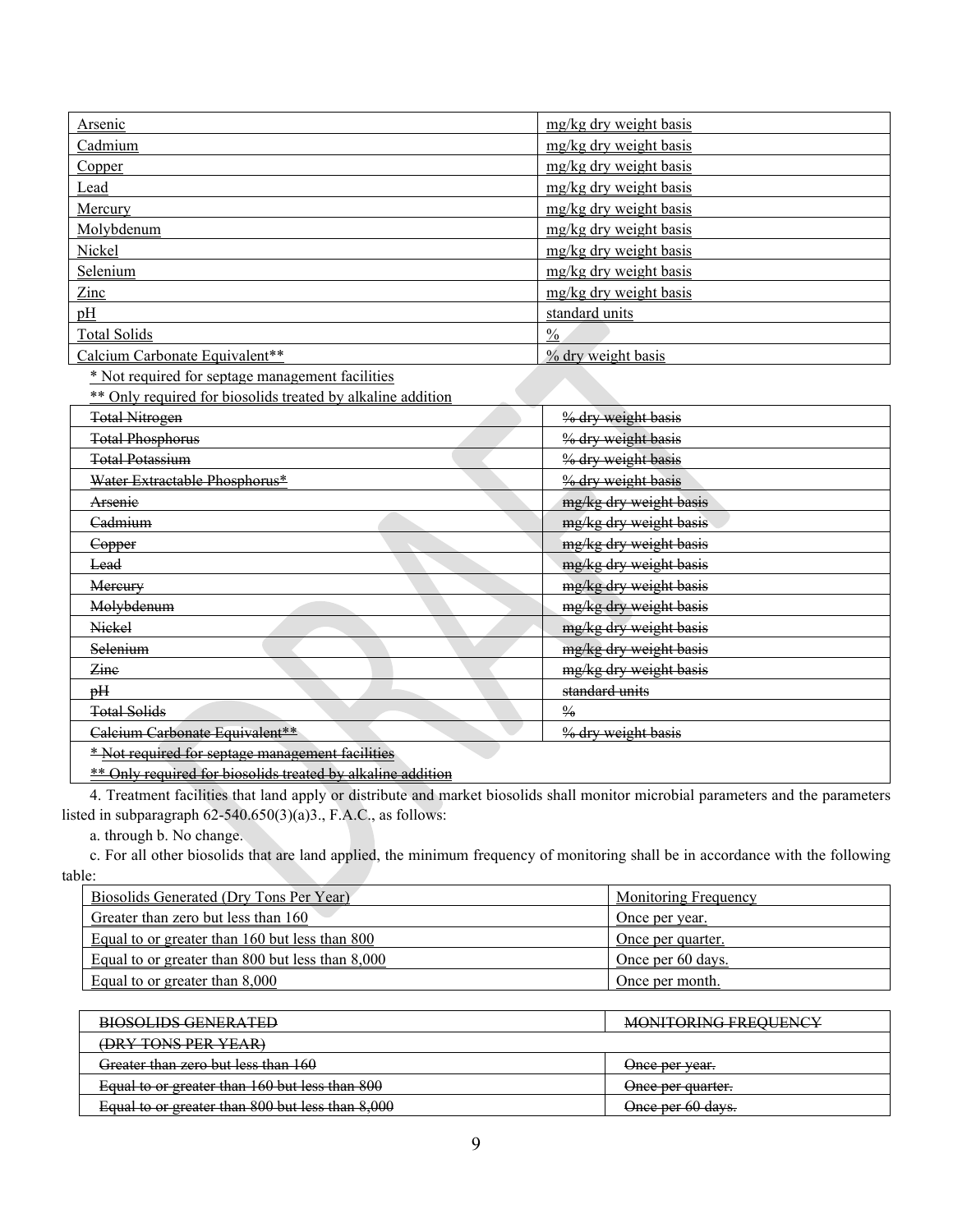| Equal to or greater than 8,000                                  | ' Ince ner month           |
|-----------------------------------------------------------------|----------------------------|
| $E$ <del>under to or greater than <math>\sigma</math>,000</del> | <del>onoo bor monu</del> r |
|                                                                 |                            |

5. through 7. No change.

(b) Soil Monitoring.

1. The site permittee shall ensure soil fertility testing is conducted in accordance with the NMP and the results of soil fertility tests shall be included in the application site records. The soil fertility testing and results shall be equivalent to the "Phosphorus Index Test" as conducted by the University of Florida (UF)/Institute of Food and Agricultural Sciences (IFAS) Extension Soil Testing Laboratory, and shall include the "Capacity Index" results for the soil. At a minimum, soil fertility testing shall provide: soil pH; Mehlich-3 extraction method results for phosphorus (P), aluminum (Al), and iron (Fe); calculated soil capacity index (CI) following subsection 62-640.200(9), F.A.C.; and, lime requirement. To determine the soil capacity index, soil fertility testing samples may be taken at depths greater than 6 inches but no deeper than the depth of the seasonal high water table. Soil fertility testing may be performed by the Univerisity of Florida Analytical Research Laboratory/Extension Soil Testing Laboratory or other agricultrual laboratory participating in the North American Proficiency Testing Program (NAPT). Soil testing shall follow the procedures in the documents below and which are hereby adopted and incorporated by reference and available from http://www.flrules.org/Gateway/reference.asp?No=Ref and from the Department of Environmental Protection, Wastewater Management Program, M.S. 3545, 2600 Blair Stone Road, Tallahassee, Florida 32399-2400. The soil testing documents to be followed are as follows:

a. IFAS publication publications "Soil Testing," UF/IFAS Circular 239, September 2003, identified in paragraph 62-640.210(1)(o), F.A.C.;

b. <del>, and</del> "Extension Soil Testing Laboratory (ESTL) Analytical Procedure and Training Manual," UF/IFAS Circular 1248, February 2009, identified in paragraph 62-640.210(1)(p), F.A.C.; and,

c. "Mehlich-3," Chapter 4.3, Soil Test Methods From the Southeastern United States, Southern Cooperative Series Bulletin No. 419, 2014, identified in paragraph  $62-640.210(1)(s)$ , F.A.C. which are hereby incorporated by reference. These documents are available from the Department of Environmental Protection, Domestic Wastewater Section, M.S. 3540, 2600 Blair Stone Road, Tallahassee, Florida 32399-2400 or any of the Department's District Offices. Results of soil fertility tests shall be included in the application site records.

2. Representative soil monitoring for parameters in subsection 62-640.700(5), F.A.C., shall be conducted at application sites for each application zone prior to application site permitting, except for sites only permitted for Class AA biosolids. At a minimum, one soil sample shall be taken for each application zone or for every 50 acres of application area, whichever is smaller. Each sample shall be a composite of at least ten random samples to a depth of six inches and shall be completely mixed to form a minimum one-pound sample. Sampling and analysis shall be in accordance with 40 C.F.R. 503.8(4), which is hereby incorporated by reference. Results of initial soil monitoring shall be reported on the Biosolids Site Permit Application, Form 62-640.210(2)(d).

(c) Ground Water Monitoring.

1. A ground water monitoring program shall be established by the site permittee, and approved by the Department for land application sites when the application rate in the NMP exceeds more than 160400 lbs/acre/year of total plant available nitrogen or 40 lbs/acre/year of total P<sub>2</sub>O<sub>5</sub> (i.e. more than 17.4 lbs/acre/year of total phosphorus), or when the soil capacity index is less than 0 mg/kg. When soil fertility testing indicates the soil capacity index has become less than 0 mg/kg, the permittee of a biosolids land application site shall establish a ground water monitoring program in accordance with subparagraph 62-640.650(3)(c)2., F.A.C., below within one year of the date of the sampling results. When ground water monitoring is not required, the permittee shall allow the Department to install ground water monitoring wells at any time during the effective period of the Department-issued facility or land application site permit and conduct monitoring.

2. through 5. No change.

(d) Surface Water Monitoring

1. The site permittee shall ensure surface water monitoring for total phosphorus, total nitrogen, and fecal coliform bacteria is conducted for sites when an application site is bordered or crossed by waters of the state and the application zone is located within 1000 feet of waters of the state, excluding wetlands. Monitoring shall be conducted at least quarterly. When surface water monitoring is not required, the permittee shall allow the Department to install equipment to monitor surface water and surface water runoff at any time during the effective period of the Department-issued facility or land application site permit and conduct monitoring.

2. Monitoring of the receiving surface water shall be detailed in a monitoring plan submitted to the Department for approval that meets all the requirements of Rule 62-302.200 and Chapter 62-160, F.A.C.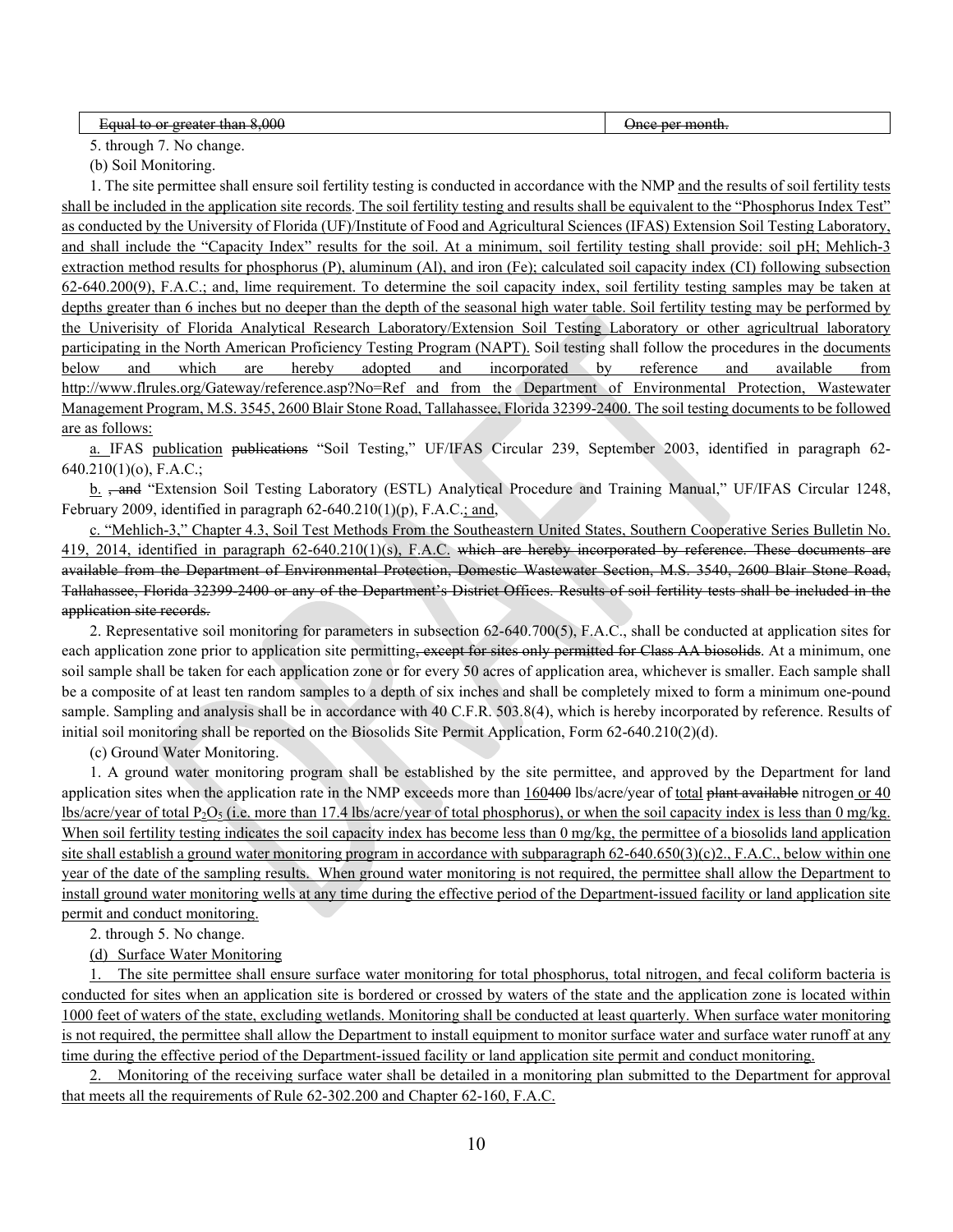3. A sampling and analysis plan shall include the components as required by subsection 62-307.200(3), F.A.C.

(e)(d) Unless specifically provided otherwise in this chapter, aAny laboratory tests required by this chapter shall be performed by a laboratory certified in accordance with paragraph 62-620.610(18)(d), F.A.C. Sample collection required by this chapter shall be performed in accordance with paragraph 62-620.610(18)(e), F.A.C. The Specific Oxygen Uptake Rate (SOUR) test, as required by 40 C.F.R. 503.33(b)(4), shall be conducted within 15 minutes of sample collection and shall be performed by a certified laboratory or under the direction of an operator certified in accordance with Chapter 62-602, F.A.C. Field pH readings at septage management facilities may be taken a septic tank contractors or master septic tank contractors, or facility personnel under the supervision of a septic tank contractor or master septic tank contractor.

(4) Record Keeping Requirements.

(a) through (c) No change.

(d) Treatment facility permittees that land apply biosolids and site permittees receiving biosolids shall maintain hauling records to track the transport of biosolids between the treatment facility and the application site. The hauling records for each party shall contain the following information:

Treatment Facility Permittee Records:

- 1. Date and Time Shipped and Shipment ID
- 2. Amount of Biosolids Shipped
- 3. Concentration of are parameters in subparagraph 62- 640.650(3)(a)3., F.A.C., and the Date of Analysis
- 4. Class of Biosolids Shipped
- 5. Name and ID Number of Permitted Application Site Where Biosolids are Shipped
- 6. Signature of Certified Operator at the Treatment Facility or Designee
- 7. Signature of Hauler and Name of Hauling Firm

Site Permittee Records

- 1. Date and Time Received and Shipment ID
- 2. Name and ID Number of Treatment Facility from which Biosolids received
- 3. Signature of Hauler
- 4. Signature of Site Manager at the Application Site or Designee

| <b>TREATMENT FACILITY</b> |                                                     |    |                                                   |
|---------------------------|-----------------------------------------------------|----|---------------------------------------------------|
| <b>PERMITTEE</b>          |                                                     |    | <b>SITE PERMITTEE</b>                             |
| $\pm$                     | Date and Time Shipped and Shipment ID               | ÷. | Date and Time Received and Shipment ID            |
| 2.                        | <b>Amount of Biosolids Shipped</b>                  | ź. | Name and ID Number of Treatment Facility from     |
|                           |                                                     |    | which Biosolids received                          |
| 3.                        | Concentration of are parameters in subparagraph 62- | 3. | <b>Signature of Hauler</b>                        |
|                           | 640.650(3)(a)3., F.A.C., and the Date of Analysis   |    |                                                   |
| 4.                        | <b>Class of Biosolids Shipped</b>                   | 4. | Signature of Site Manager at the Application Site |
|                           |                                                     |    | or Designee                                       |
| -5.                       | Name and ID Number of Permitted Application Site    |    |                                                   |
|                           | Where Biosolids are Shipped                         |    |                                                   |
| 6.                        | Signature of Certified Operator at the Treatment    |    |                                                   |
|                           | <b>Facility or Designee</b>                         |    |                                                   |
| 7.                        | Signature of Hauler and Name of Hauling Firm        |    |                                                   |

(e) through (i) No change.

(j) Logs and records detailing biosolids applications to each application zone at an application site shall be maintained by the site permittee indefinitely and shall be available for inspection within seven days of request by the Department or the Delegated Local Program. At a minimum, the logs and records for the most recent six months of application shall be available for inspection at the land application site (i.e. maintained onsite). The logs and records shall include:

1. through 2. No change.

3. For each application zone, maintain Biosolids Application Site Log, Form 62-640.210(2)(e), F.A.C., effective August 29, 2010, hereby adopted and incorporated by reference in subsection 62-640.210(2), F.A.C., and available from the Department of Environmental Protection, Domestic Wastewater Section, M.S. 3540, 2600 Blair Stone Road, Tallahassee, Florida 32399-2400, or any of the Department's District Offices,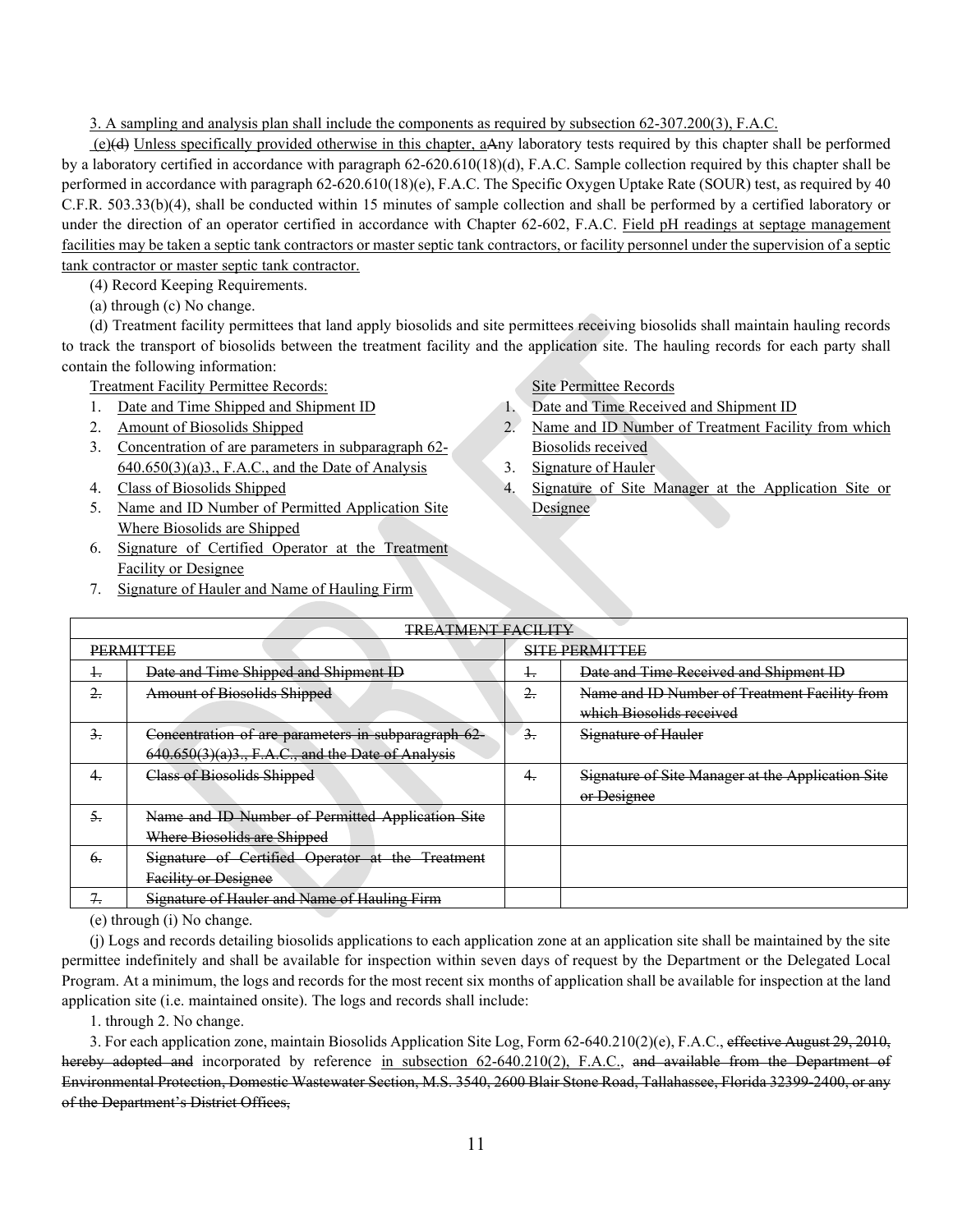4. The results of all soil monitoring, ground water monitoring, and surface ground water monitoring conducted in accordance with paragraphs  $62-640.650(3)(b)$  through and  $(d)(e)$ , F.A.C.,

5. Records Any records necessary for demonstrating compliance with items and operations specified in the NMP such as crop planting records if the NMP calls for planting crops, harvesting dates<del>, harvested</del> and yields if the NMP application rate is based on harvesting, applications of other sources of nutrients, or other records identified in the NMP; and,

6. Records Any records necessary for demonstrating compliance with the demonstration submitted with the NMP for sites located within the Lake Okeechobee, St. Lucie River, and Caloosahatchee River watersheds in accordance with subsection 62-640.500(7)(8), F.A.C.

7. Records demonstrating compliance with any reasonable assurance provisions contained in the site NMP or water quality monitoirng plan for land application at sites with a seasonal high water table within six inches of the soil surface or depth of biosolids placement in accordance with paragraph 62-640.700(10)(a), F.A.C.

(5) Reporting Requirements.

(a) No change.

(b) Distribution and Marketing Reporting. Any person who delivers biosolids to Florida for distribution and marketing shall submit a monthly Discharge Monitoring Report that includes the information required in subsection 62-640.850(4), F.A.C., on the Discharge Monitoring Report (DMR) form, DEP Form 62-620.910(10), adopted and incorporated by reference in Rule 62-620.910, F.A.C., appropriate form provided by the Department. The DMR forms shall be mailed to the Department and the delegated program at the addresses specified in the permit or be submitted electronically using the DEP Business Portal at http://www .fldepportal.com/go/. DMR forms shall be submitted in accordance with the frequencies specified on the DMR forms attached to the permit and be postmarked or entered electronically by the 28th day of the month following the month of operation. After December 20, 2023, DMR forms shall be submitted electronically.

(c) Treatment Facility Biosolids Annual Summary. Permittees of wastewater treatment facilities or biosolids treatment facilities permitted for land application shall submit an annual a summary of the shipment records required by paragraph 62-640.650(4)(d), and subsection 62-640.880(4), F.A.C., as applicable, on DEP Form 62-640.210(2)(b), incorporated by reference in subsection 62- 640.210(2), F.A.C. to the appropriate District Office of the Department, or to the delegated local program, on an annual basis. The summary must be submitted on Department Form 62-640.210(2)(b), effective August 29, 2010, hereby adopted and incorporated by reference, and available from the Department of Environmental Protection, Domestic Wastewater Section, M.S. 3540, 2600 Blair Stone Road, Tallahassee, Florida 32399-2400 or any of the Department's District Offices. The summary shall include all biosolids shipped during the period January 1 through December 31. The summary shall be submitted to the Department and the appropriate delegated program at the addresses specified in the permit. Electronic submittal is preferred and may be available at the DEP Business Portal at http://www .fldepportal.com/go/. After December 20, 2023, summaries shall be submitted electronically. The summary for each year shall be submitted postmarked or electronically submitted to the Department by February 19 of the following year.

(d) Biosolids Application Site Annual Summary. The site permittee shall submit an annual a summary of land application activity to the appropriate District Office of the Department, or to the delegated local program, on an annual basis. The summary shall be submitted on Department on DEP Form 62-640.210(2)(c), effective August 29, 2010, hereby adopted and incorporated by reference in subsection 62-640.210(2), F.A.C.<del>, and available from the Department of Environmental Protection, Domestic Wastewater Section,</del> M.S. 3540, 2600 Blair Stone Road, Tallahassee, Florida 32399-2400 or any of the Department's District Offices. The summary for each year, covering the period from January 1 through December 31, shall be submitted to the Department by February 19 of the following year. The summary shall include all biosolids land applied during the period January 1 through December 31. The summary shall be submitted to the Department and the appropriate delegated program at the addresses specified in the permit. Electronic submittal is preferred and may be available at the DEP Business Portal at http://www .fldepportal.com/go/. After December 20, 2023, summaries shall be submitted electronically. The summary for each year shall be postmarked or electronically submitted by February 19 of the following year. The summary shall include all of the following, as applicable:

1. No change.

2. Except for sites where only Class AA biosolids are applied. The total cumulative loading for the parameters specified in paragraph 62-640.700(7)(b), F.A.C., applied to each application zone identified in the site's NMP. Cumulative loading shall be determined as described in subsection 62-640.700(7), F.A.C., and shall be calculated for all biosolids applications at a site beginning with the earlier of:

a. through b. No change.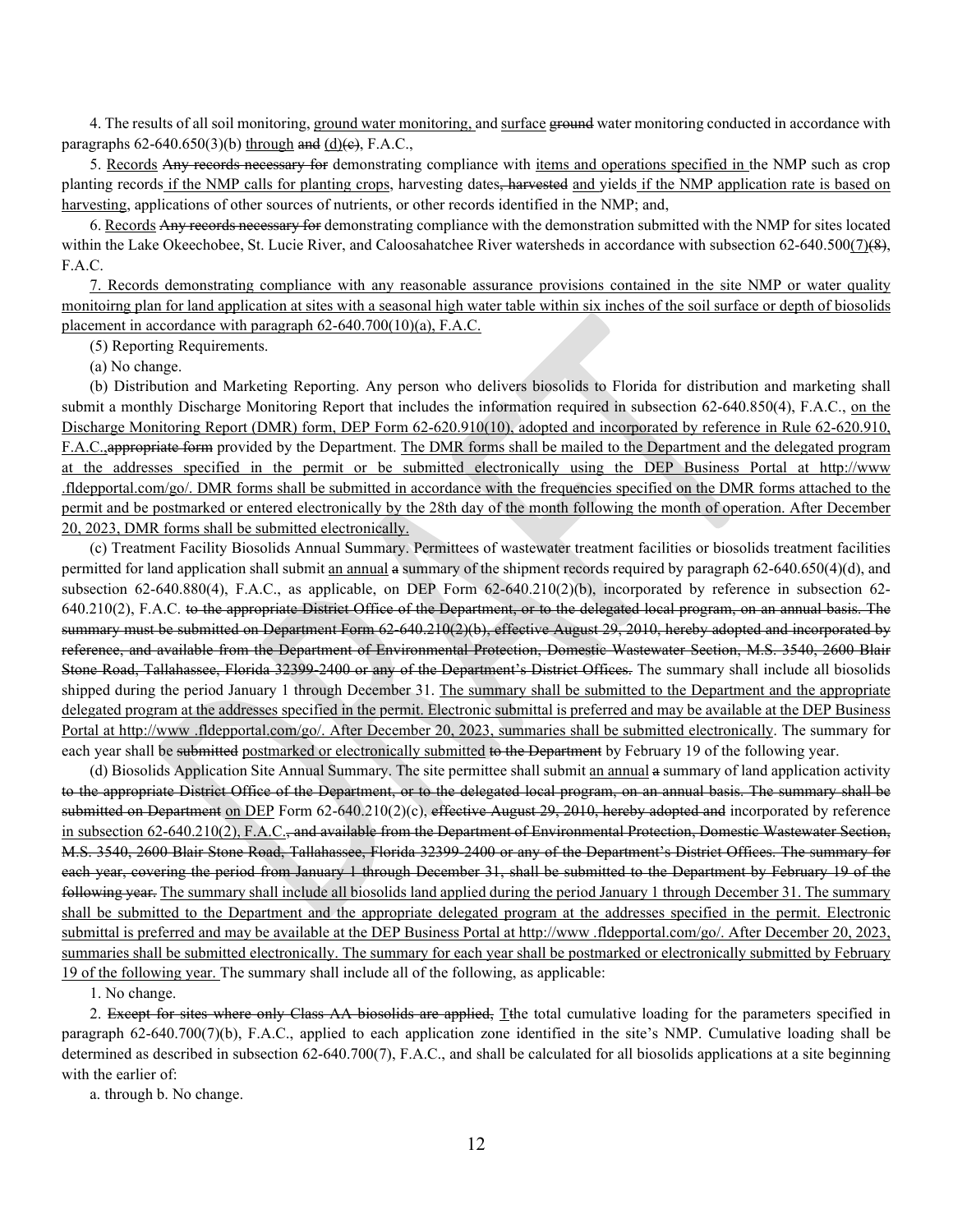3. No change.

4. The results of any ground water monitoring and surface water monitoring required by paragraphs 62-640.650(3)(c) and (d), F.A.C.

5. No change.

6. Copies of records kept in accordance with subparagraph 62-640.650(4)(j)6., F.A.C., demonstrating compliance with the demonstration submitted with the NMP for sites located within the Lake Okeechobee, St. Lucie River, and Caloosahatchee River watersheds in accordance with subsection 62-640.500(7)(8), F.A.C.

(e) No change.

(6) No change.

*Rulemaking Authority 373.043, 403.051, 403.061, 403.062, 403.0855, 403.087, 403.088, 403.704, 403.707 FS. Law Implemented 373.4595, 403.021, 403.051, 403.061, 403.0855, 403.087, 403.088, 403.0881, 403.702, 403.704, 403.707, 403.708 FS. History–New 3-30-98, Amended 8-29-10, X-x-xx.*

### **62-640.700 Requirements for Land Application of Class AA, A, and B Biosolids.**

(1) Except as provided in paragraph 62-640.100(5)(g), F.A.C., Bbiosolids shall only be applied to land application sites that are permitted by the Department in accordance with Rule 62-640.300, F.A.C., and have a valid NMP.

(2) All biosolids applied to land application sites shall meet the requirements of Class AA, Class A, or Class B biosolids as defined in subsections  $62-640.200(10)$ ,  $(11)$ , and  $(12)62-640.200(9)$ ,  $(10)$ , and  $(11)$ , F.A.C.

(3) through (4) No change.

(5) Parameter Concentrations.

(a) Biosolids may be applied to a land application site only if all parameter concentrations do not exceed the following ceiling concentrations in any sample, and the biosolids meet the pathogen and vector attraction reduction requirements set forth in Rule 62- 640.600, F.A.C., for the intended site use.

| <b>Ceiling Concentrations</b> |                                                      |  |
|-------------------------------|------------------------------------------------------|--|
| Parameter                     | Single Sample Concentration (mg/kg dry weight basis) |  |
| Arsenic                       | <u>75</u>                                            |  |
| Cadmium                       | 85                                                   |  |
| Copper                        | 4300                                                 |  |
| Lead                          | 840                                                  |  |
| Mercury                       | 57                                                   |  |
| Molybdenum                    | 75                                                   |  |
| Nickel                        | 420                                                  |  |
| Selenium                      | 100                                                  |  |
| $\mathbf{Z}$ inc              | 7500                                                 |  |

| <b>CEILING CONCENTRATIONS</b> |                                    |
|-------------------------------|------------------------------------|
| (mg/kg dry weight basis)      |                                    |
| Parameter                     | <b>Single Sample Concentration</b> |
| Arsenie                       | 75                                 |
| Cadmium                       | 85                                 |
| Copper                        | 4300                               |
| Lead                          | 840                                |
| Mercury                       | 57                                 |
| Molybdenum                    | 75                                 |
| Niekel                        | 420                                |
| Selenium                      | 100                                |
| Zine                          | 7500                               |

(b) In addition to meeting the single sample requirements of paragraph 62-640.700(5)(a), F.A.C., Class A biosolids may be classified as Class AA biosolids only if the monthly average parameter concentrations do not exceed the following criteria: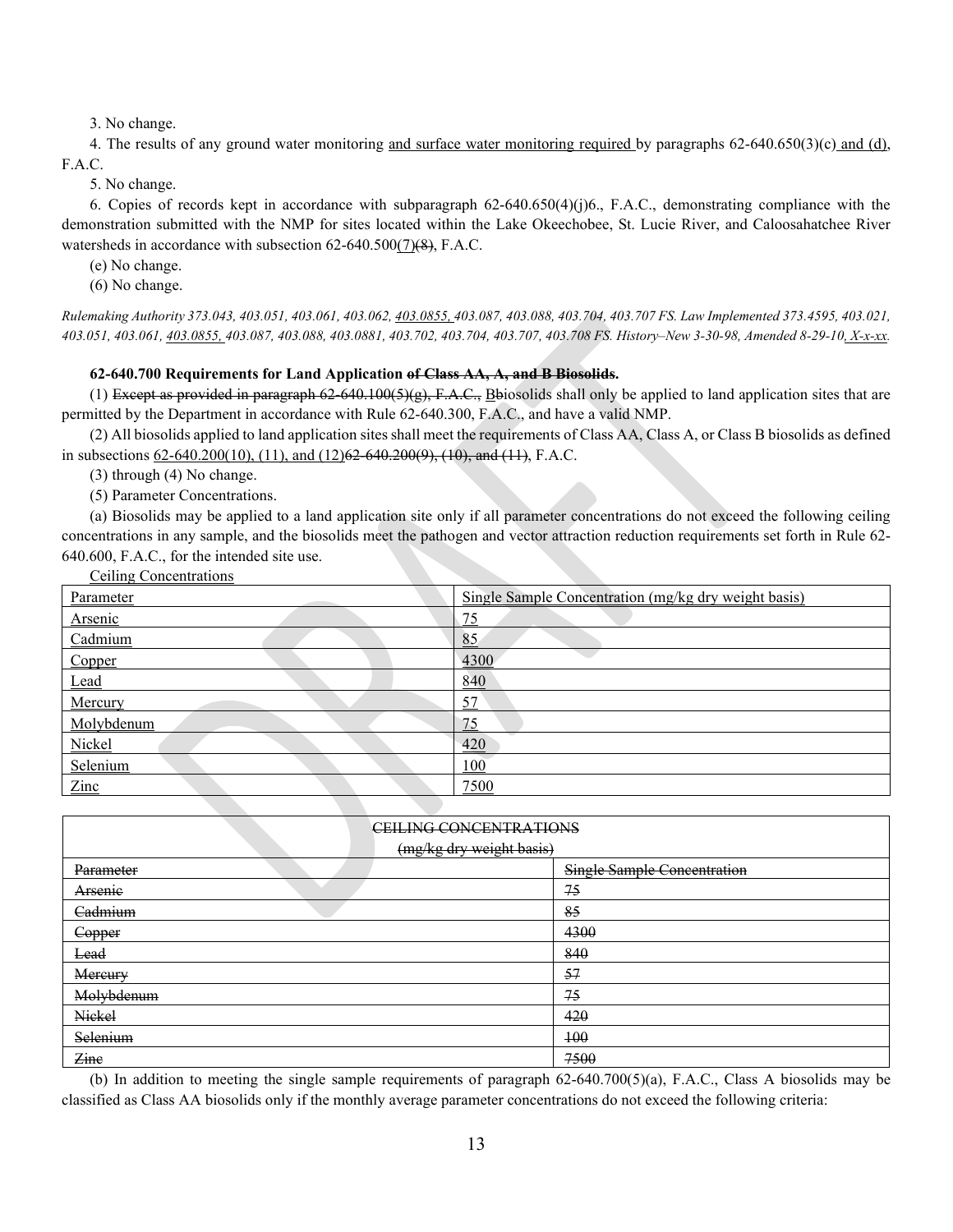| Class AA Falameter Concentrations |                                                        |
|-----------------------------------|--------------------------------------------------------|
| Parameter                         | Monthly Average Concentration (mg/kg dry weight basis) |
| <b>Arsenic</b>                    | <u>41</u>                                              |
| Cadmium                           | 39                                                     |
| Copper                            | 1,500                                                  |
| Lead                              | 300                                                    |
| Mercury                           |                                                        |
| Nickel                            | 420                                                    |
| Selenium                          | <u>100</u>                                             |
| $\mathbf{Z}$ inc                  | 2,800                                                  |

| <b>CLASS AA PARAMETER CONCENTRATIONS</b> |                                      |  |
|------------------------------------------|--------------------------------------|--|
| (mg/kg dry weight basis)                 |                                      |  |
| Parameter                                | <b>Monthly Average Concentration</b> |  |
| Arsenie                                  | 41                                   |  |
| Cadmium                                  | 39                                   |  |
| <b>Copper</b>                            | 1,500                                |  |
| Lead                                     | 300                                  |  |
| Mereury                                  | $+7$                                 |  |
| Nickel                                   | 420                                  |  |
| Selenium                                 | 100                                  |  |
| Zine                                     | 2,800                                |  |

(c) No change.

(6) General Application Site Requirements.

Class AA Parameter Concentrations

(a) No change.

(b) Beginning within one year of August 29, 2010, Class A and Class B biosolids treated by alkaline addition shall be applied by the best management practice of incorporation or injection unless the application area is located at a distance greater than one-quarter mile from the application site property line. This distance shall be decreased to the setback distance provided by subparagraph 62- 640.700(8)(b)2., F.A.C., if the affected adjacent property owner provides written consent.

(c) through (d) No change.

(e) Biosolids shall not be stored, stockpiled, or staged at a land application site for more than seven days unless approved by the Department pursuant to subparagraph 2., below.

1. No change.

2. The Department shall approve storage periods for longer than seven days if the following conditions are met:

a. through c. No change.

d. The storage facilities are adequate for the rate of biosolids generated by permitted treatment facilities sending biosolids to the application site; and,

e. A longer storage period is needed because of agricultural operations or climatic factors at the application site; and-

f. In addition to the provisions of subparagraph  $62-640.700(6)(e)1$ , F.A.C., measures to prevent leaching of nutrients are also implemented.

3. through 4. No change.

(f) No change.

(7) Cumulative Application Limits.

(a) No change.

(b) The application of Class A and Class B biosolids to application zones which accept biosolids that meet the ceiling concentration limits in subsection 62-640.700(5), F.A.C., shall be restricted by the following cumulative application limits:

### Cumulative Application Limits

| Ð<br>neter<br>. | $\sim$<br>$L1$ m<br>$-22.22$<br>per acre<br>ounas<br>LDOL.<br>∵ De.<br>ັ |
|-----------------|--------------------------------------------------------------------------|
|                 |                                                                          |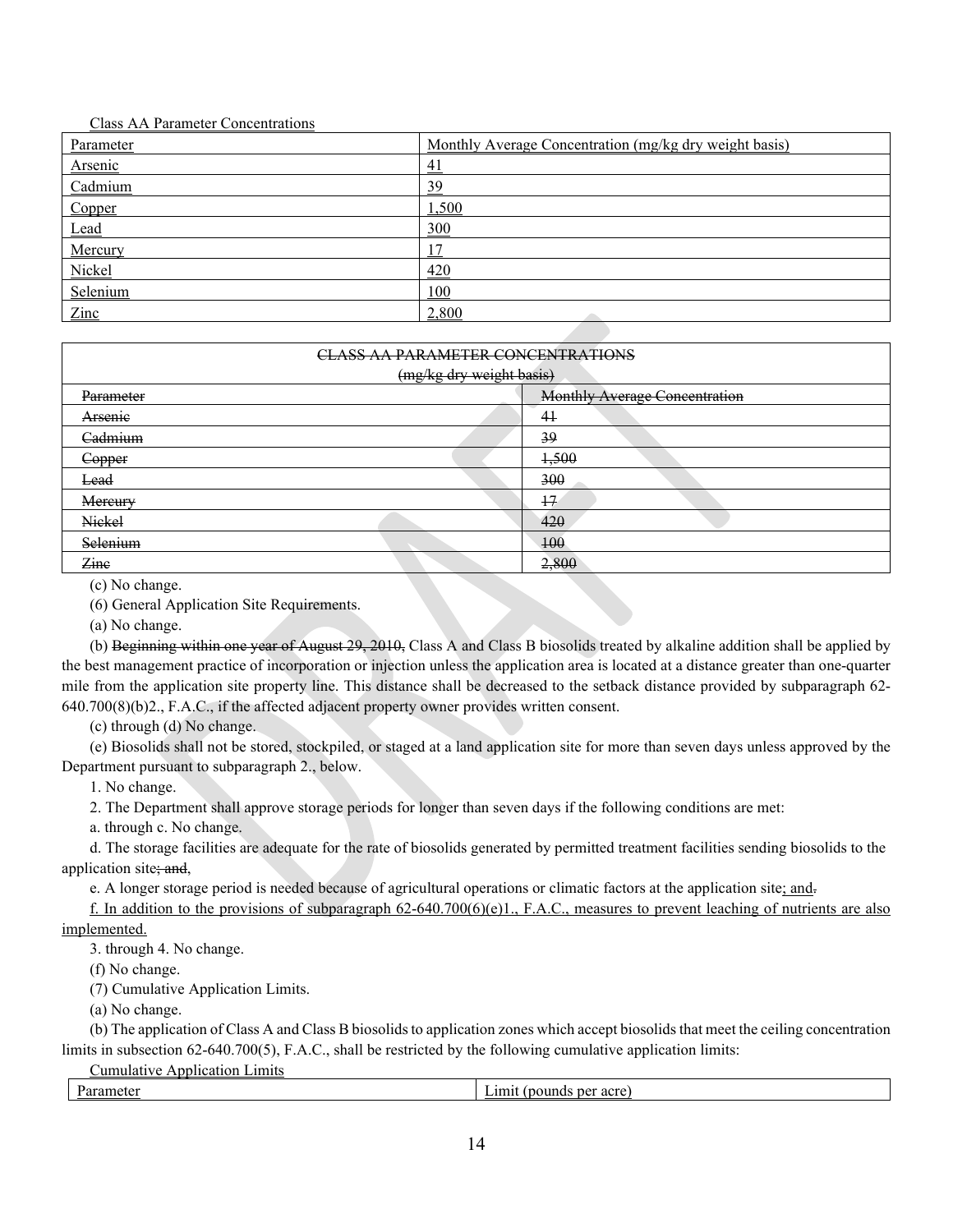| 36.6        |
|-------------|
| 34.8        |
| 1,340       |
| 268         |
| 15.2        |
| Report only |
| 375         |
| 89.3        |
| 2,500       |
|             |

| <b>CUMULATIVE APPLICATION LIMITS</b> |             |  |
|--------------------------------------|-------------|--|
| (pounds per acre)                    |             |  |
| Arsenie                              | 36.6        |  |
| Cadmium                              | 34.8        |  |
| <b>Copper</b>                        | 1,340       |  |
| Lead                                 | 268         |  |
| Mercury                              | 15.2        |  |
| Molybdenum                           | Report only |  |
| Nickel                               | 375         |  |
| Selenium                             | 89.3        |  |
| Zine                                 | 2,500       |  |

(c) through (d) No change.

(8) No change.

(9) The pH of the soil or the the biosolids soil mixture of an application zone shall be 5.0 or greater at the time Class A or Class B biosolids are applied. At a minimum, soil pH testing shall be done annually.

(10) Seasonal High Water Table.

(a) In accordance with subsection 62-640.400(14), biosolids shall not be applied on soils that have a seasonal high water table less than 6 inches from the soil surface or within 6 inches of the intended depth of biosolids placement, unless a Department-approved nutrient management plan and water quality monitoring plan provide reasonable assurance that the land application of biosolids at the site will not cause or contribute to a violation of the state's surface water quality standards or ground water standards.

(b) A minimum unsaturated soil depth of two feet is required between the depth of biosolids placement and the water table level at the time the Class A or Class B biosolids are applied to the soil.

(c) The permittee can indicate the seasonal high ground water tablelevel for each application zone at the application site in the Biosolids Site Permit Application, Form  $62-640.210(2)(d)$ , by use of soil survey maps <u>or by an evaluation conducted by a professional</u> engineer with soils training who is licensed in the State of Florida or a professional soil scientest certified and registered by the Florida Association of Environmental Soil Scientests. The methodologies set forth in the document "Soil and Water Relationships of Florida's Ecological Communities" (Florida Soil Conservation Staff 1992, https://floridadep.gov/sites/default/files/soil-and-water.pdf), which the Department adopts and incorporates by reference, and is available at http://www.flrules.org/Gateway/reference.asp?No=Ref and from the Department of Environmental Protection, Wastewater Management Program, M.S. 3545, 2600 Blair Stone Road, Tallahassee, Florida 32399-2400, may be used to establish the seasonal high water table.

(d) If the seasonal high ground water level is within two feet of the depth of biosolids placement or cannot be determined at the  $t$  time of permitting, the water table level shall be determined in one or more representative location(s) in the application zone before each application of biosolids, by measuring the water level in a water-table monitoring well or a piezometer.

(11) Runoff Prevention Requirements.

(a) through (b) No change.

(c) Biosolids shall not be land applied on soils having a flooding frequency class of "frequent" or "very frequent", or on soils having a flooding duration class of "long" or "very long," as given in soil surveys and as defined by the NRCS in Section 618.31618.27 of the *National Soil Survey Handbook*, as of August 2019<del>October 2009</del>, hereby adopted and incorporated by reference and available at https://directives.sc.egov.usda.gov/OpenNonWebContent.aspx?content=44371.wba,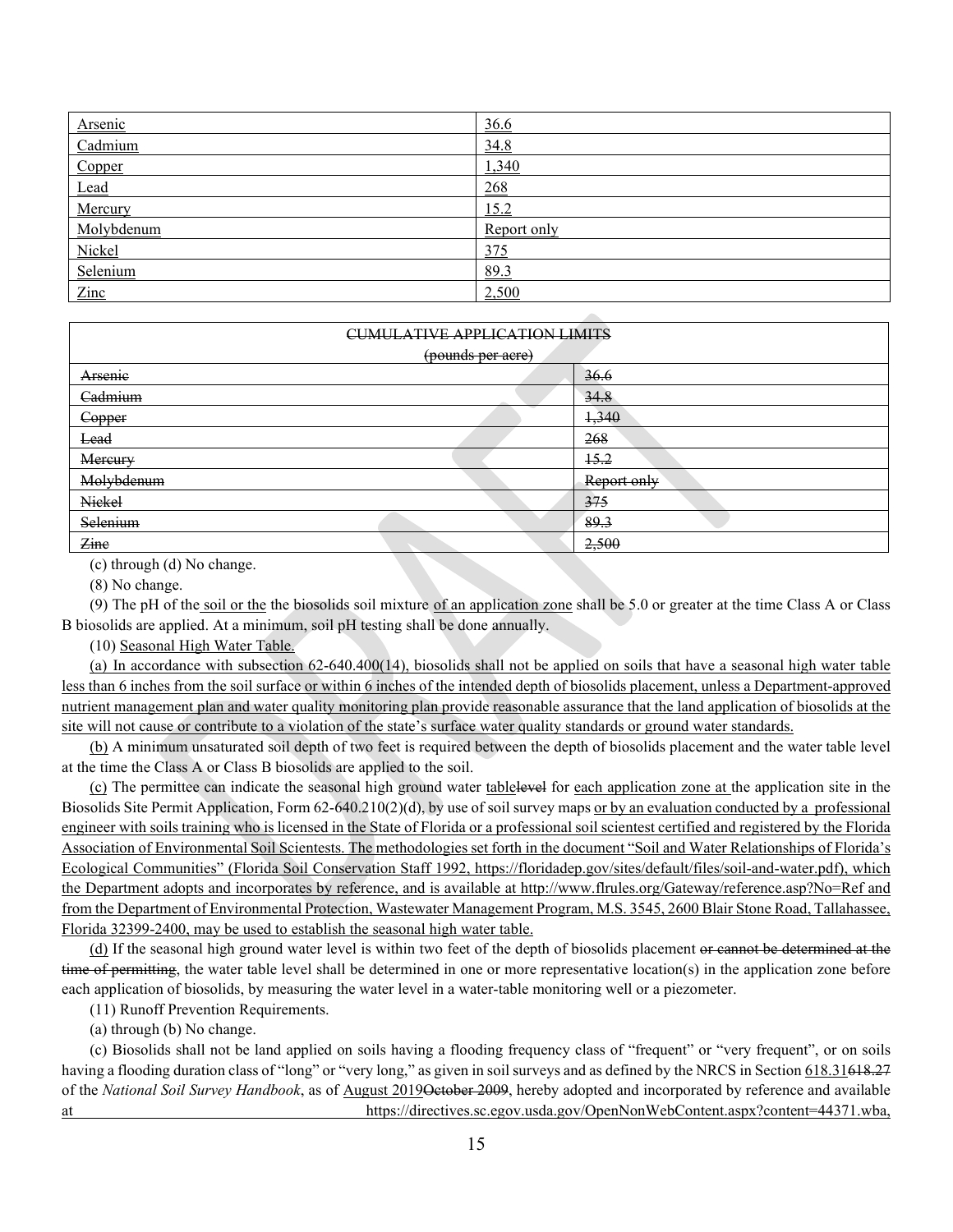https://www.nrcs.usda.gov/wps/portal/nrcs/detail/soils/ref/?cid=nrcs142p2\_054242,

http://www.flrules.org/Gateway/reference.asp?No=Ref, and from the Department of Environmental Protection, Wastewater Management Program, M.S. 3545, Domestic Wastewater Section, M.S. 3540, 2600 Blair Stone Road, Tallahassee, Florida 32399- 2400, or any of the Department's District Offices.

(12) No change.

*Rulemaking Authority 373.043, 403.051, 403.061, 403.062, 403.0855, 403.087, 403.088, 403.704, 403.707 FS. Law Implemented 373.4595, 403.021, 403.051, 403.061, 403.0855, 403.087, 403.088, 403.0881, 403.702, 403.704, 403.707, 403.708 FS. History–New 8-12-90, Formerly 17-640.700, Amended 3-30-98, 8-29-10, X-x-xx.*

#### **62-640.750 Agricultural Sites.**

*Rulemaking Authority 403.051, 403.061, 403.062, 403.087, 403.088, 403.704, 403.707 FS. Law Implemented 403.021, 403.051, 403.061, 403.087, 403.088, 403.0881, 403.702, 403.704, 403.707, 403.708 FS. History–New 3-30-98, Repealed 8-29-10.*

**62-640.800 Additional Requirements for Land Application at Reclamation Sites.**

(1) through (4) No change.

(5) Ground water and surface water monitoring shall be conducted for reclamation sites as provided in paragraphs 62- 640.65 $0(3)$ (c) and (d), F.A.C.

 $(6)(5)$  No change.

*Rulemaking Authority 373.043, 403.051, 403.061, 403.062, 403.0855, 403.087, 403.088, 403.704, 403.707 FS. Law Implemented 373.4595, 403.021, 403.051, 403.061, 403.0855, 403.087, 403.088, 403.0881, 403.702, 403.704, 403.707, 403.708 FS. History–New 8-12-90, Formerly 17-640.800, Amended 3-30-98, 8-29-10, X-x-xx.*

### **62-640.850 Distribution and Marketing of Class AA Biosolids.**

The distribution and marketing of biosolids or biosolids products shall meet the requirements of this section and this chapter, but are not required to meet subsections 62-640.300(2) and (3); Rule 62-640.500; paragraphs 62-640.650(3)(b) through (d); 62-640.650(4)(c) through (j);  $62-640.650(5)$ (c) through (e);  $62-640.650(6)$ (a), (b), (f), and (g); subsections  $62-640.700(1)$  through (4);  $62-640.700(6)$ through (12); and Rule 62-640.800, F.A.C.

(1) Distributed and marketed biosolids or biosolids products shall meet the requirements for Class AA biosolids as defined in subsection 62-640.200(11) 62 640.200(10), F.A.C.

(2) Distributed and marketed biosolids or biosolids products shall be distributed and marketed as a fertilizer in accordance with Chapter 576, F.S.,  $(2019)(2009)$ , and Chapter 5E-1, F.A.C.,  $10-27-20161-18-2010$ , both hereby adopted and incorporated by reference, or distributed and marketed to a person or entity that will sell or give-away the biosolids or biosolids products as a fertilizer or as a component of a fertilizer subject to Chapter 576, F.S., and Chapter 5E-1, F.A.C. Copies of Chapter 576, F.S., is available at https://www.flsenate.gov/Laws/Statutes/2019?chapter=576 and http://www.flrules.org/Gateway/reference.asp?No=Ref. and Chapter 5E-1, F.A.C., is available at: https://www.flrules.org/gateway/ChapterHome.asp?Chapter=5E-1 and http://www.flrules.org/Gateway/reference.asp?No=Ref. Both documents are also available from the Department of Environmental Protection, Wastewater Management Program, M.S. 3545, <del>Domestic Wastewater Section, M.S. 3540,</del> 2600 Blair Stone Road, Tallahassee, Florida 32399-2400 or any of the Department's District Offices. For the purposes of this chapter, biosolids composts that are distributed and marketed outside of the Lake Okeechobee, St. Lucie River, and Caloosahatchee River watersheds, as defined in Section 373.4595, F.S., do not have be to distributed and marketed as a fertilizer if the biosolids compost product is enrolled and certified under the U.S. Composting Council's (USCC) Seal of Testing Assurance (STA) program under the USCC STA program document in effect on 5-6-20205-20-2010, hereby adopted and incorporated by reference. A copy of the USCC STA program document and is the set of the set of the set of the set of the set of the set of the set of the set of the set of the set of the set of the set of the set of the set of the set of the set of the set of the set of the set

https://cdn.ymaws.com/www.compostingcouncil.org/resource/resmgr/images/USCC\_STA\_Rules\_2020\_FINAL.pdf, http://www.flrules.org/Gateway/reference.asp?No=Ref, and from the Department of Environmental Protection, Wastewater Management Program, M.S. 3545, Domestic Wastewater Section, M.S. 3540, 2600 Blair Stone Road, Tallahassee, Florida 32399- 2400, or any of the Department's District Offices.

(3) Any treatment facility which produces biosolids in Florida that will be distributed and marketed or any person who delivers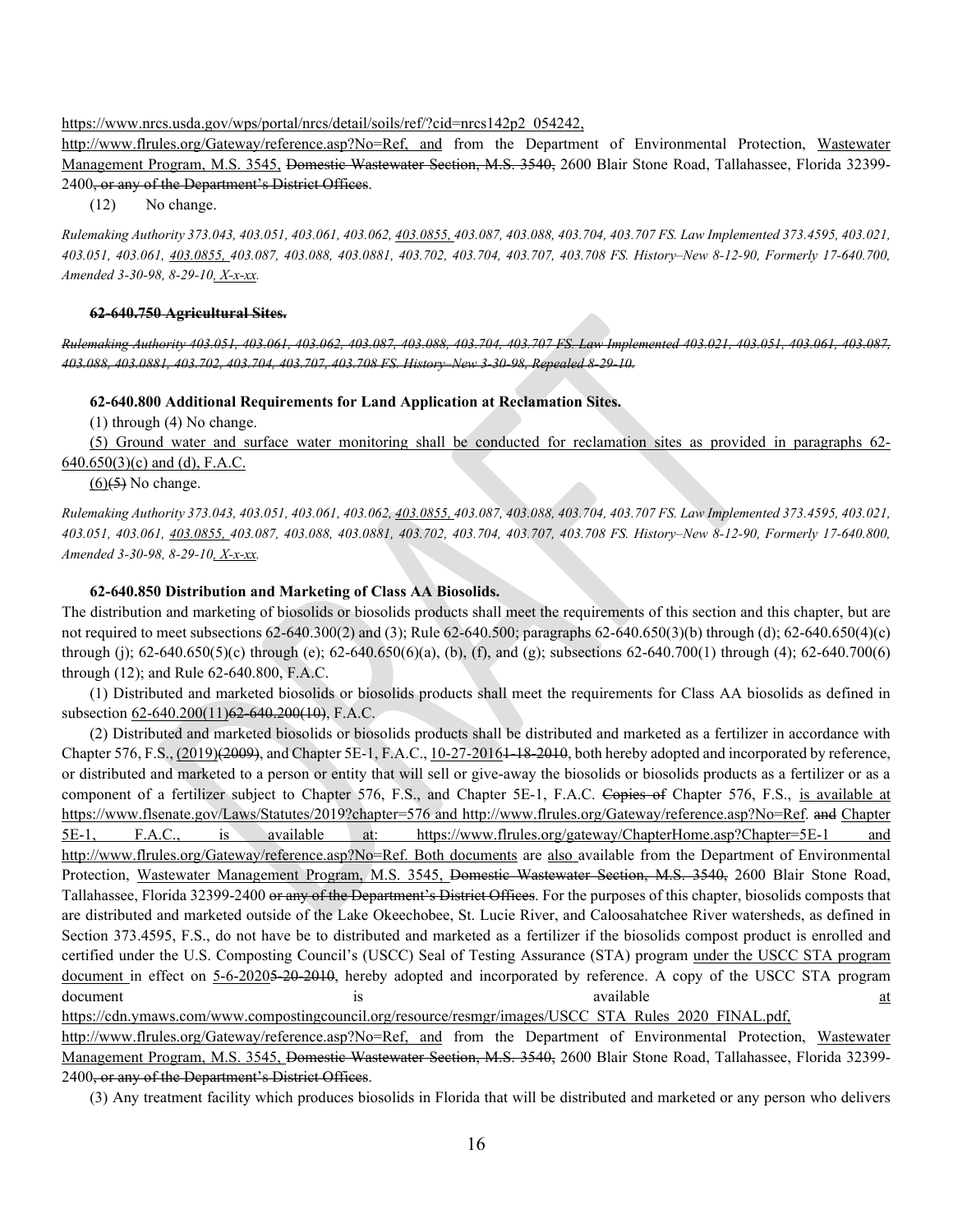biosolids to Florida to be distributed and marketed shall submit the information listed in paragraph 62-640.850(3)(b), F.A.C., to the Department.

(a) No change.

(b) The information shall include:

1. The Florida fertilizer license number assigned in accordance with Florida's Commercial Fertilizer Law, Chapter 576, F.S.,  $(2019)$  $(2099)$ , and Chapter 5E-1, F.A.C., 10-27-20161-18-2010, both hereby adopted and incorporated by reference in subsection 62- $640.850(2)$ , F.A.C., under which the biosolids or biosolids products will be distributed and marketed (copies of Chapter 576, F.S., and Chapter 5E-1, F.A.C., are available from the Department of Environmental Protection, Domestic Wastewater Section, M.S. 3540, 2600 Blair Stone Road, Tallahassee, Florida 32399-2400 or any of the Department's District Offices) or documentation showing proof of certification for biosolids composts enrolled in the USCC STA program in effect on 5-6-20205-20-2010, hereby adopted and incorporated by reference in subsection 62-640.850(2), F.A.C.(a copy of the USCC STA program document is available from the Department of Environmental Protection, Domestic Wastewater Section, M.S. 3540, 2600 Blair Stone Road, Tallahassee, Florida 32399-2400 or any of the Department's District Offices),

2. through 4. No change.

5. The label or information sheet, as applicable, to be provided at the time of distribution and marketing of the biosolids in accordance with subsection 62-640.850(5), F.A.C., Chapter 576, F.S., (2019)(2009), and Chapter 5E-1, F.A.C., 10-27-20161-18-2010, both hereby adopted and incorporated by reference in subsection 62-640.850(2), F.A.C., as applicable (copies of Chapter 576, F.S., and Chapter 5E-1, F.A.C., are available from the Department of Environmental Protection, Domestic Wastewater Section, M.S. 3540, 2600 Blair Stone Road, Tallahassee, Florida 32399-2400 or any of the Department's District Offices) or equivalent information for biosolid composts certified and enrolled in the USCC STA program in effect on 5-6-2020<del>5-20-2010, hereby adopted and</del> incorporated by reference in subsection 62-640.850(2), F.A.C. (a copy of the USCC STA program document is available from the Department of Environmental Protection, Domestic Wastewater Section, M.S. 3540, 2600 Blair Stone Road, Tallahassee, Florida 32399-2400, or any of the Department's District Offices),

6. through 7. No change.

(4) No change.

(5) In addition to any fertilizer labeling requirements of Chapter 576, F.S., (2019), and Chapter 5E-1, F.A.C., 10-27-2016 or the equilavent information for biosolids composts certified and enrolled in the USCC STA program in effect on 5-6-20205-20-2010, all hereby adopted and incorporated by reference in subsection 62-640.850(2), F.A.C. (a copy of the USCC STA program document is available from the Department of Environmental Protection, Domestic Wastewater Section, M.S. 3540, 2600 Blair Stone Road, Tallahassee, Florida 32399-2400, or any of the Department's District Offices), the following information must be made available to the users by the manufacturer by product labels or other means:

(a) through (c) No change.

(6) Any person who intends to begin shipping biosolids into Florida for distribution and marketing shall notify the Department in writing of their intent to distribute and market the biosolids in Florida and provide reasonable assurance that the biosolids meet the requirements for Class AA biosolids. The notification shall be sent to the Wastewater Management Program, M.S. 3545, Domestic Wastewater Section, M.S. 3540, 2600 Blair Stone Road, Tallahassee, FL 32399-2400. The notification shall be submitted at least 30 days prior to initiating shipment of the biosolids into Florida. Any persons currently shipping biosolids into Florida for distribution and marketing shall have 90 days after August 29, 2010 to provide the notification. The notification shall include:

(a) through (h) No change.

(i) A copy of the most recent treatment facility annual report submitted to EPA in accordance with 40 C.F.R. Section 503.18, October 22, 2015, hereby adopted and incorporated by reference, and available from the publisher at the Government Printing Office, Code of Federal Regulations, 732 North Capitol Street, N.W. Washington, DC 20401-0001, from https://www.govinfo.gov/app/collection/cfr/, from http://www.flrules.org/Gateway/reference.asp?No=Ref ,or from the Department of Environmental Protection, Wastewater Management Program, M.S. 3545, 2600 Blair Stone Road, Tallahassee, Florida 32399-2400. Facilites not required by EPA to submit an annual report shall submit a report equivalent to an EPA report in accordance with 40 C.F.R. Section 503.18;

(j) through (l) No change.

(7) By February 19 of each year, any person shipping biosolids to Florida for distribution and marketing shall submit a copy of the applicable EPA facility annual biosolids report required by 40 C.F.R. Section 503.18, July 1, 2009, hereby adopted and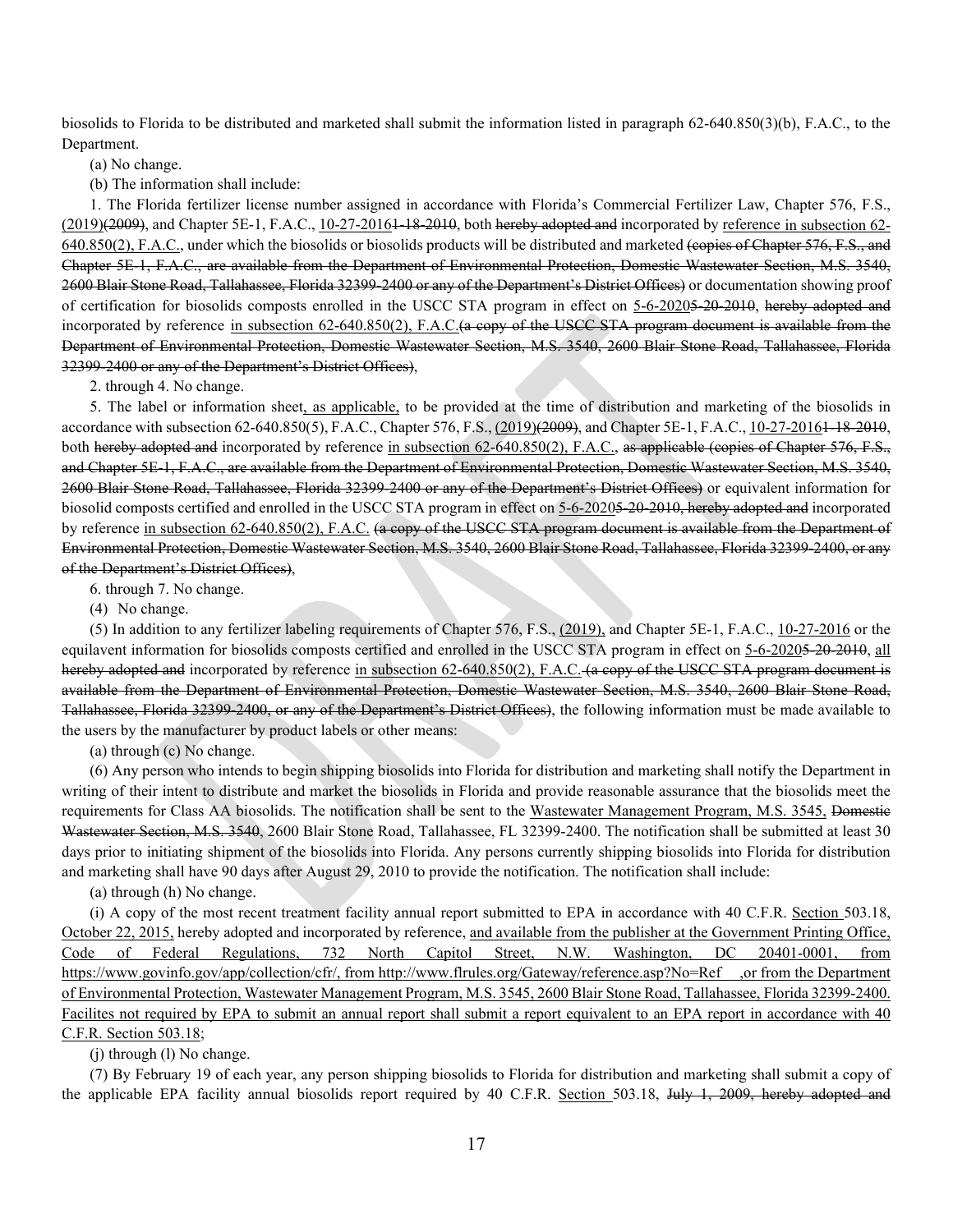incorporated by reference in paragraph 62-640.850(6)(i), F.A.C., to the Department of Environmental Protection, Wastewater Management Program, M.S. 3545, <del>Department's Domestic Wastewater Section, M.S. 3540,</del> 2600 Blair Stone Road, Tallahassee, Florida 32399-2400. A copy of 40 C.F.R. 503.18 is available from the Department of Environmental Protection, Domestic Wastewater Section, M.S. 3540, 2600 Blair Stone Road, Tallahassee, Florida 32399-2400 or any of the Department's District Offices.

*Rulemaking Authority 373.043, 403.051, 403.061, 403.062, 403.0855, 403.087, 403.088, 403.704, 403.707 FS. Law Implemented 373.4595, 403.021, 403.051, 403.061, 403.0855, 403.087, 403.088, 403.0881, 403.702, 403.704, 403.707, 403.708 FS. History–New 8-12-90, Formerly 17-640.850, Amended 3-30-98, 8-29-10, X-x-xx.*

# **62-640.860 Other Solids.**

(1) through (3) No change.

*Rulemaking Authority 403.051, 403.061, 403.062, 403.0855, 403.087, 403.088, 403.704, 403.707 FS. Law Implemented 403.021, 403.051, 403.061, 403.0855, 403.087, 403.088, 403.0881, 403.702, 403.704, 403.707, 403.708 FS. History–New 3-30-98, Amended 8-29-10.*

# **62-640.880 Additional Requirements Related to Biosolids Treatment Facilities.**

The requirements of this section shall apply to any facility that treats biosolids from other facilities prior to use, land application, or disposal. These requirements also apply to septage management facilities that treat domestic septage and combinations of food establishment sludges, wastes removed from portable toilets, and wastes removed from holding tanks associated with boats, marina pumpout, or other onsite systems prior to use, land application, or disposal.

- (1) No change.
- (2) Permitting.

(a) Fees. For the purpose of determining applicable permit fees, the biosolids treatment facility shall be classified as Type I, II, or III based on the design capacity established by the permittee as follows:

| <b>Type</b> | Design Capacity (Dry Tons Per Year) | Design Capacity (Dry Tons Per Day) |
|-------------|-------------------------------------|------------------------------------|
|             | >1653                               | $\geq 4.5$                         |
|             | 320-1,653                           | $0.88 - 4.$                        |
| $III$       | 520                                 | $\leq 0.88$                        |

|             | <b>DESIGN CAPACITY</b>                               | <b>DESIGN CAPACITY</b>                                          |
|-------------|------------------------------------------------------|-----------------------------------------------------------------|
| <b>TYPE</b> | (DRV TONS PER VEAR)<br><del>UNI IVRJILIN IL/IN</del> | <u>(DRV TANS PER DAV)</u><br><del>UMI IVNJILIN<i>DI</i>II</del> |
|             | $\geq 1653$                                          | 24.5                                                            |
| Н           | $320 - 1653$<br><del>, , , , , , , , , , , , ,</del> | 0.88 4.5                                                        |
| H           | $-320$                                               | $\leq 0.88$                                                     |

(b) through (i) No change.

(j) Staffing. The level of operator staffing at a biosolids treatment facility shall be as follows:

| Class Of Biosolids** | Staffing: Type $I^*$ | Staffing: Type $II^*$ | Staffing: Type III* |
|----------------------|----------------------|-----------------------|---------------------|
| A/AA                 | Class A Operator     | Class B OperatoR      | Class B Operator    |
|                      | 8 hours/day          | 4 hours/day           | 2 hours/day         |
|                      | 5 days/week          | 5 days/week           | 5 days/week         |
| $\overline{B}$       | Class A Operator     | Class B Operator      | Class C Operator    |
|                      | $2$ hours/day        | $1$ hour/day          | 1 hour/day          |
|                      | 5 days/week          | 5 days/week           | 3 days/week         |
| $B***$               | Class A Operator     | Class B Operator      | 1 hour/week         |
|                      | 1 hour/day           | 1 hour/day            |                     |
|                      | 5 days/week          | 3 days/week           |                     |

\*Classification of Type of facility as determined by paragraph 62-640.880(2)(a), F.A.C.

\*\*Class of pathogen reduction achieved by the biosolids treatment facility in accordance with subsection 62-640.600(1), F.A.C. \*\*\*This category is for Class B liquid alkaline stabilization only.